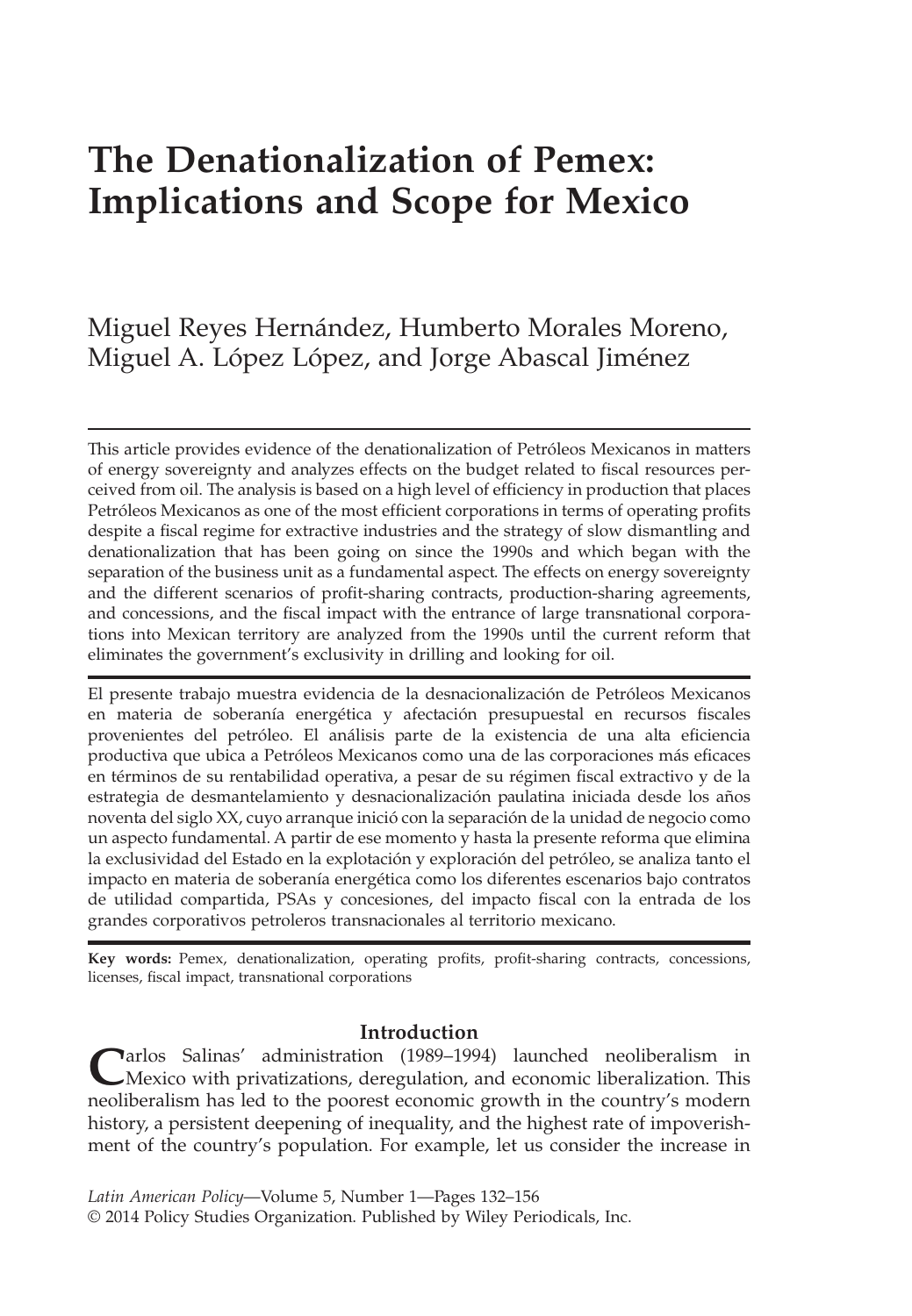economic poverty among workers, who in only 10 years went from an average annual salary of U.S.\$8,400 to U.S.\$7,500. As a result, participation of salaries in national wealth went from 32% to 29% during this period, with a salaried population of almost 6 million people more in 2010 than in 2000 (Reyes, 2013).

At the same time, poverty in Mexico has permanently increased from 2006 to the present, and has not diminished significantly since 1992. According to a recent report by the Economic Commission for Latin America and the Caribbean (ECLAC), Mexico is the only Latin American country where poverty increased, going from 31% to 37% between 2005 and 2011. This is in stark contrast to other Latin American countries where poverty fell significantly, such as Venezuela, Ecuador, Brazil, and Argentina, countries with an economic strategy of social development and integration that is radically different than in Mexico. The cases of Argentina and Brazil are especially relevant; although Argentina saw poverty fall drastically from 30% to almost 6% in six years, in Brazil poverty went from 36% to 21% (ECLAC, 2013).

The government is using the same arguments as when it privatized the telephone industry, banks, and large industrial corporations. These have not only been social failures but also economic disasters, such as the Banking Fund for the Protection of Savings (Fobaproa) bank bailout, which cost 13 times more than what was taken in with the sale of the banks and led to the denationalization of the banking system. This latest, deeper, more dangerous reform to Mexico's biggest interests comes in the form of the denationalization of its energy resources.

The nationalization of oil was one of the gains and markers of the Mexican Revolution. Article 27 of the 1917 Constitution established that hydrocarbons were state property and, until the constitutional changes to energy reform, drilling, and searching for oil were published, it was an activity that only the state carried out, a result of the 1938 nationalization.

Besides leading to a fiscal hole that would generate more poverty, inequality, and social marginalization, denationalization of oil and of hydrocarbons in general will also lead to a new reconfiguration of the economic groups where the role of oil transnational companies will be fundamental in the country's economic and political power. Modifications to articles 25, 27, and 28 of the Constitution and the incorporation of 21 transitional articles in the recently approved decree imply the loss of exclusivity in oil drilling and exploration projects. There will be a substantial change in the status of Petróleos Mexicanos (Pemex), from decentralized organism to a productive state-run company, and a National Oil Fund will be created that will be guarantor of the distribution of oil profits to private investors who compete with Pemex. The country's energy industry is dismantled without taking into account the economic fallout that this would imply for most Mexicans.1 This essay analyzes the beginning of the end of a historic era of nationalism in energy matters in Mexico.

The essay is divided into five sections. In the first, we analyze Pemex's efficiency and note that it is under a fiscal regime for extractive industries that keeps it from having resources for investment. The second part covers fundamental aspects relating to the denationalization of Pemex beginning in the 1990s. The third section discusses how denationalization of Mexican oil favors U.S. energy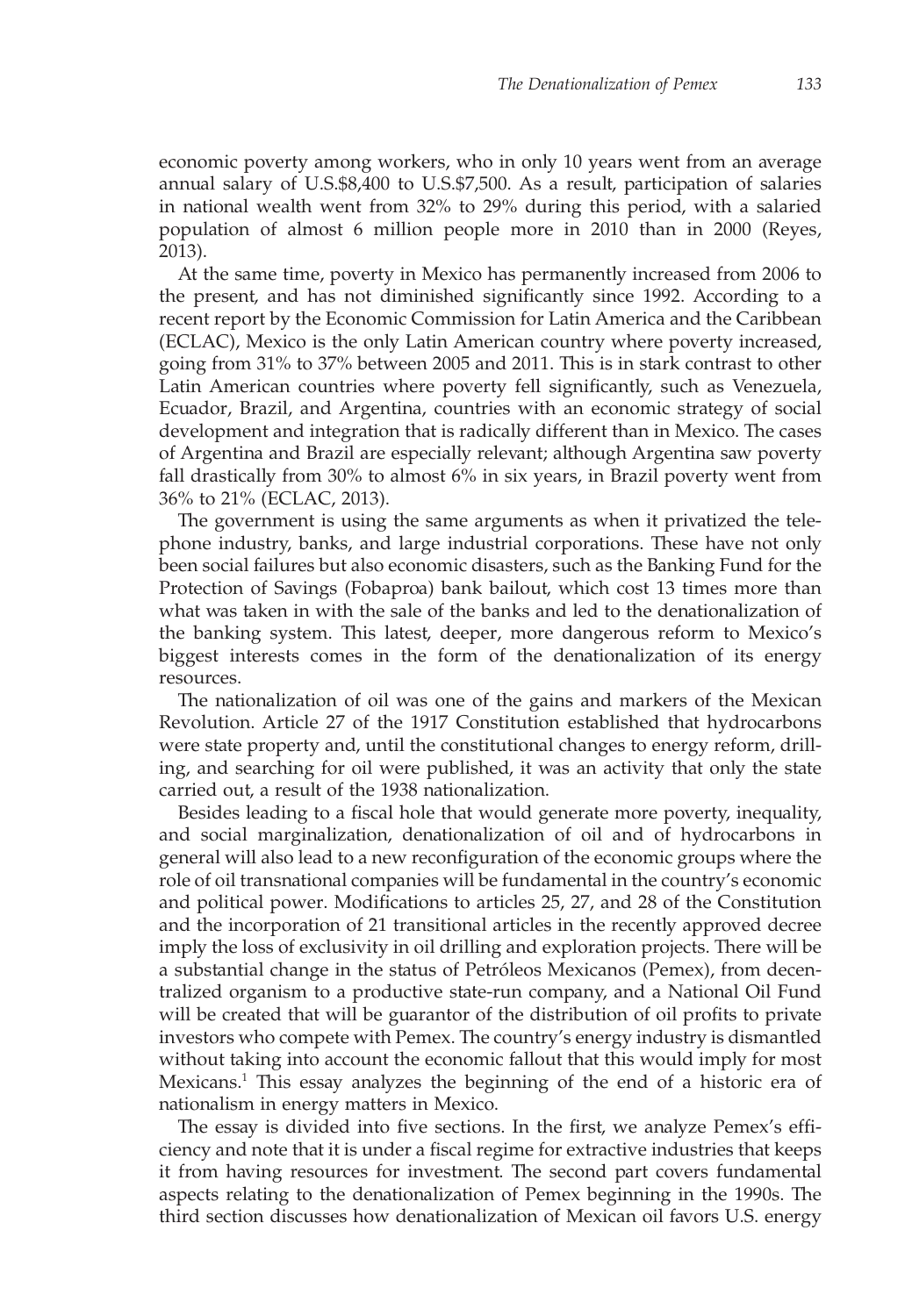needs. The fourth section states that, with denationalization, energy sovereignty is compromised. Finally, the last part analyzes the fiscal impact denationalization will have.

### **Pemex: An Efficient Company with a Fiscal Regime for Extractive Energies**

In 1990, Pemex's capital, or equity, represented approximately 80% of its assets. By 2006, this percentage had been reduced to 3%, and by 2012, liabilities had surpassed the company's assets, representing 113% of assets, with negative equity of U.S.\$1.547 billion (Bartlett Díaz & Rodríguez Padilla, 2008; CNN Expansión, 2013).<sup>2</sup> The problem is not in Pemex's productive efficiency but in its operations as a business unit, in the fiscal regime for extractive energies and in the corruption that prevails in all areas of the hydrocarbon business. Let us consider the situation of Pemex's operating structure which, even with the huge amount of internal corruption it entails, fully generates an operating profit of 55%. This percentage could be even higher if there were effective institutional mechanisms for fighting and punishing corruption and if there were a unit of unique business, taking into account that gross profits oscillate between 90 and 95%, depending on the international sale price of crude oil, Pemex's main sales and export product.<sup>3</sup>

The company's operating profit as related to its sales is greater than any other business in Mexico and many other companies of its type in the world. Table 1 shows the operating efficiency of the national oil corporations (NOCs) and shareholder-owned companies (SOCs), where NOCs have the highest operating profits in this order: Kuwait Petroleum Corp., PDVSA-Petróleos in Venezuela, Pemex in México, Gazprom in Russia, and Statoil in Norway. Pemex has an operating profit as a corporation of 55%, much higher than SOCs such as ConocoPhillips, with 25%; Chevron, 19.2%; and Exxon, 17.4%.

Pemex is the only corporation among the large oil producers in the world shown in this sample that has negative profits after taxes. The fiscal regime for extractive industries makes it impossible for Pemex to make an after-tax profit, which should be used to increase production capacity in refineries and petrochemicals. One of the situations that contributes to the apparent inefficiency and reduction of PEMEX's net worth is found in the tax and duty differential that the state-run company adds to the federal budget as a percentage of its profits. No company can survive and be sustainable in the long run if its fiscal weight is higher than what it earns as a profit or surplus. Pemex is an exceptional case because, despite having one of the highest operating profits in the world, it has a negative profit after discounting taxes and duties. This fiscal regime for extractive industries is inadequate to reinvent and grow; it implies a tax burden of 124% of the operating profit and leads Pemex to invest with debt.4 The financial resources for investing in and increasing production capabilities, and for carrying out refining and petrochemical projects exist; therefore, the problem that there are no resources to invest lies in this fiscal regime for extractive industries and not in inefficiency. The state-run corporation is led to a deliberate undercapitalization due to higher indebtedness.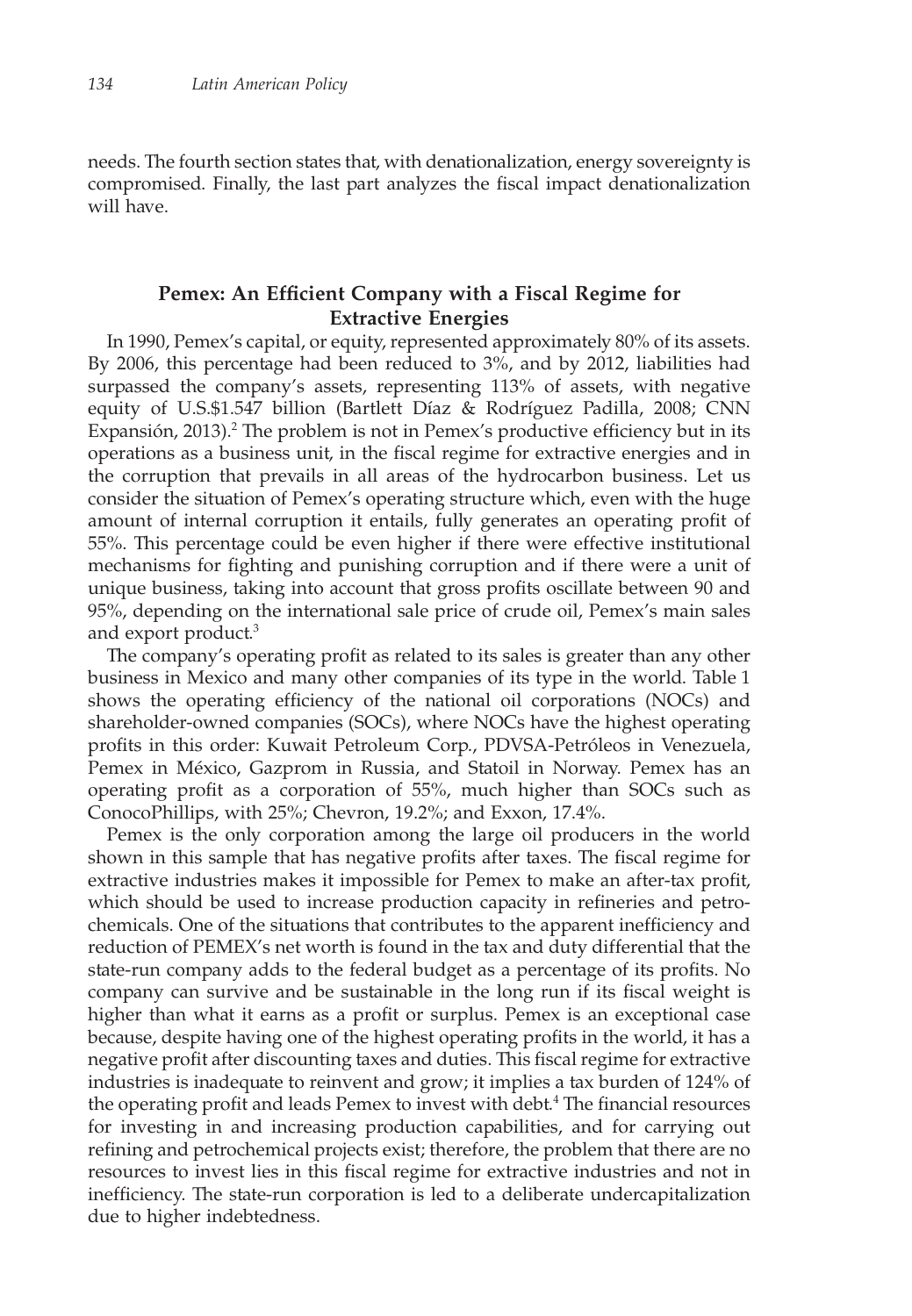| Company                  | sales<br>Total | purchases<br>öï                   | sales<br>% of                                                                                                                                     | Operating<br>profit | sales<br>% of    | After-tax<br>profit                                       | sales<br>$%$ of                                                                               | Number of<br>employees |
|--------------------------|----------------|-----------------------------------|---------------------------------------------------------------------------------------------------------------------------------------------------|---------------------|------------------|-----------------------------------------------------------|-----------------------------------------------------------------------------------------------|------------------------|
| Aramco                   | 402,000        |                                   |                                                                                                                                                   | $\frac{D}{N}$       | $\frac{D}{Z}$    |                                                           | $\frac{1}{2}$                                                                                 | 54,798                 |
| National Iranian Oil Co. | 80,715         |                                   |                                                                                                                                                   | $\rm N/D$           | N/D              |                                                           |                                                                                               | 15,000                 |
| Kuwait Petroleum Corp.   | [51,67]        | <b>ARASAR</b><br>SERSAR<br>SERSAR | ND<br>ND<br>ND<br>NN 20%<br>NN 20%                                                                                                                | 18,788              | 78.30%           | ND<br>ND<br>NS,261<br>33,261                              | $\begin{array}{c} \text{N/D} \\ \text{21.90\%} \\ \text{3.40\%} \\ \text{0.00\%} \end{array}$ | 15,825                 |
| Petróleos de Venezuela   | 24,459         |                                   |                                                                                                                                                   | 69,904              | 56.17%           | 4,215                                                     |                                                                                               | 93,679                 |
| Pemex                    | 126,600        |                                   |                                                                                                                                                   | 69,600              | 55.00%           | $-8,226$                                                  |                                                                                               | 147,368                |
| Gazpromª                 | 597,434        |                                   | $\begin{array}{l} \text{N/D} \\ \text{N/D} \\ \text{S0.20\%} \\ \text{S0.20\%} \\ \text{S8.50\%} \\ \text{S8.50\%} \\ \text{S8.50\%} \end{array}$ | 287,556             | 48.10%           | 148,976                                                   | 41.70%                                                                                        | 100,600                |
| Statoil                  | 11,765         | 5,905                             |                                                                                                                                                   | 3,360               | 28.60%           | 1,130                                                     | 9.60%                                                                                         | $\frac{D}{N}$          |
| ConocoPhillips           | 62,004         | 25,232                            |                                                                                                                                                   | 15,423              | 24.90%           |                                                           |                                                                                               | 29,700                 |
| Chevron                  | 141,909        | 140,766                           |                                                                                                                                                   | 46,332              |                  | 7,481<br>26,179                                           | $12.10\%$<br>$10.80\%$                                                                        | 62,000                 |
| Exxon                    | 153,123        | 265,149                           |                                                                                                                                                   | 78,726              | 19.20%<br>17.40% | 47,681                                                    | 10.50%                                                                                        | 83,600                 |
| Total                    | 245,812        | 170,974                           | 69.60%                                                                                                                                            | 32,236              | 13.10%           |                                                           | 5.90%                                                                                         | 92,855                 |
| Rosneft                  | 93,971         | 11,327                            | 12.10%                                                                                                                                            | 11,662              | 12.40%           | $\begin{array}{c} 14,618 \\ 10,441 \\ 17,318 \end{array}$ | 11.10%                                                                                        | 159,771                |
| Petrobras                | 175,586        | N/D                               | $\frac{D}{N}$                                                                                                                                     | 20,216              | 11.50%           |                                                           | 9.90%                                                                                         | 80,492                 |
| Royal Dutch Shell        | 181,700        | 369,725                           | 76.80%                                                                                                                                            | 51,183              | 10.60%           |                                                           | 5.60%                                                                                         | 97,000                 |
| Petrochina               | 357,027        | 229,477                           | 64.30%                                                                                                                                            | 28,382              | 7.90%            | 26,840<br>21,243                                          | 5.90%                                                                                         | ,670,000               |
|                          | 88,285         | 293,242                           | 75.50%                                                                                                                                            | 19,733              | 5.10%            | 11,816                                                    | 3.00%                                                                                         | 79,700                 |

Table 1. Total Oil Sales and Purchases, Operating Profits, and After-Tax Profits of the Main Oil Companies in the World in Table 1. Total Oil Sales and Purchases, Operating Profits, and After-Tax Profits of the Main Oil Companies in the World in 2012 (Millions of Dollars) **2012 (Millions of Dollars)**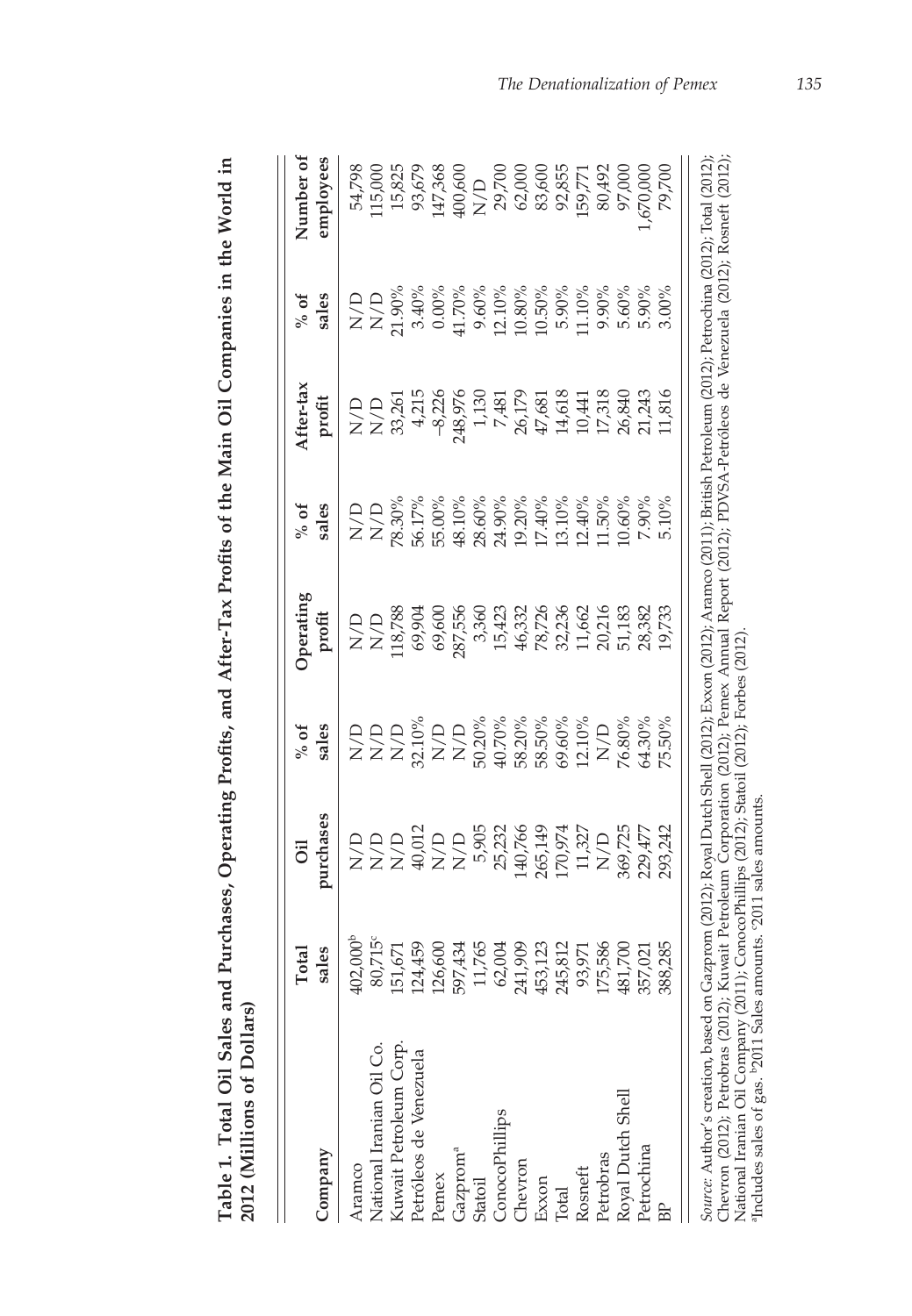Meanwhile, according to a publication of the 500 largest companies in Mexico, at the national level, none of them has similar operating profits for 2012 (CNN Expansión, 2013). In that year, Pemex had sales earnings totaling U.S.\$125.330 billion and an operating profit of 55%, U.S.\$68.795 billion, whereas its closest rival, Carlos Slim's América Móvil, ranked second, has two times fewer sales than Pemex and has an operating profit of 33%. This operating profit, which is obtained from removing administration and sales costs from the gross profit, already takes into account the many resources destined to corruption among authorities within the company, among several ministries and dependencies associated with its operations, among authorities in states where it operates and, of course, among the union and its leaders who are politically aligned with the federal government.

### **Predecessors to the Denationalization of Pemex**

Based on information and data from several sources (e.g., Bartlett Díaz & Rodríguez Padilla, 2008; Heigl, 2011; NAEWG, 2005; Saxe-Fernández & Delgado-Ramos, 2003), steps toward the denationalization of Pemex began with certain reforms that took place in the 1980s that allowed private participation in several areas. In 1986, this process began with the reclassification of petrochemicals into basic and secondary, where Pemex kept exclusive rights only over the former. In 1992, Pemex was divided into four subsidiaries under the creation of a private efficiency handling called a holding, creating competition between each of them and breaking up the business unit. In 1995, they were no longer considered strategic areas for the government, and private capital was allowed into the natural gas business in transport, distribution, storage, and sales. During that same year, Projects for Differed Investment in Spending (called PIDIREGAS in Spanish)<sup>5</sup> were created, a financial mechanism that allowed the private sector control over Pemex's investments<sup>6</sup> and became the state-run company's main instrument for investment. In 2005, 10 years after its creation, 90% of Pemex's investment was made through PIDIREGAS. In 2002, Multiple Services Contracts were created, a mechanism that allowed Pemex to hire private companies, mainly foreign ones, to search for and produce natural gas. In 2008, reform of oil issues created more admittance to private investment through the Contracts for Incentives with subcontracting schemes, whose main beneficiaries were the foreign oilfield service companies, such as Schlumberger, Halliburton, Petrofac, and McDermott International. Substantial reforms to the private sector—which are promoted through different forums, reports, and negotiations with different levels in Mexico and abroad, such as the International Report by Business Monitor (2013)—establish a complete opening up of the energy sector through reforms to the Constitution that allow everything from shared-profit contracts, as the government's original proposal stated, to production-sharing agreements (PSAs) and concessions, defended mainly by the National Action Party. This same report by Business Monitor,<sup>7</sup> which expresses the positions of the large transnational oil corporations, says that Mexico still has legal restrictions in the Constitution against full investment by SOCs in the sector. With a return to power of the Institutional Revolutionary Party, the agreements with the SOCs to change the Constitution and reform the fiscal system have become a reality.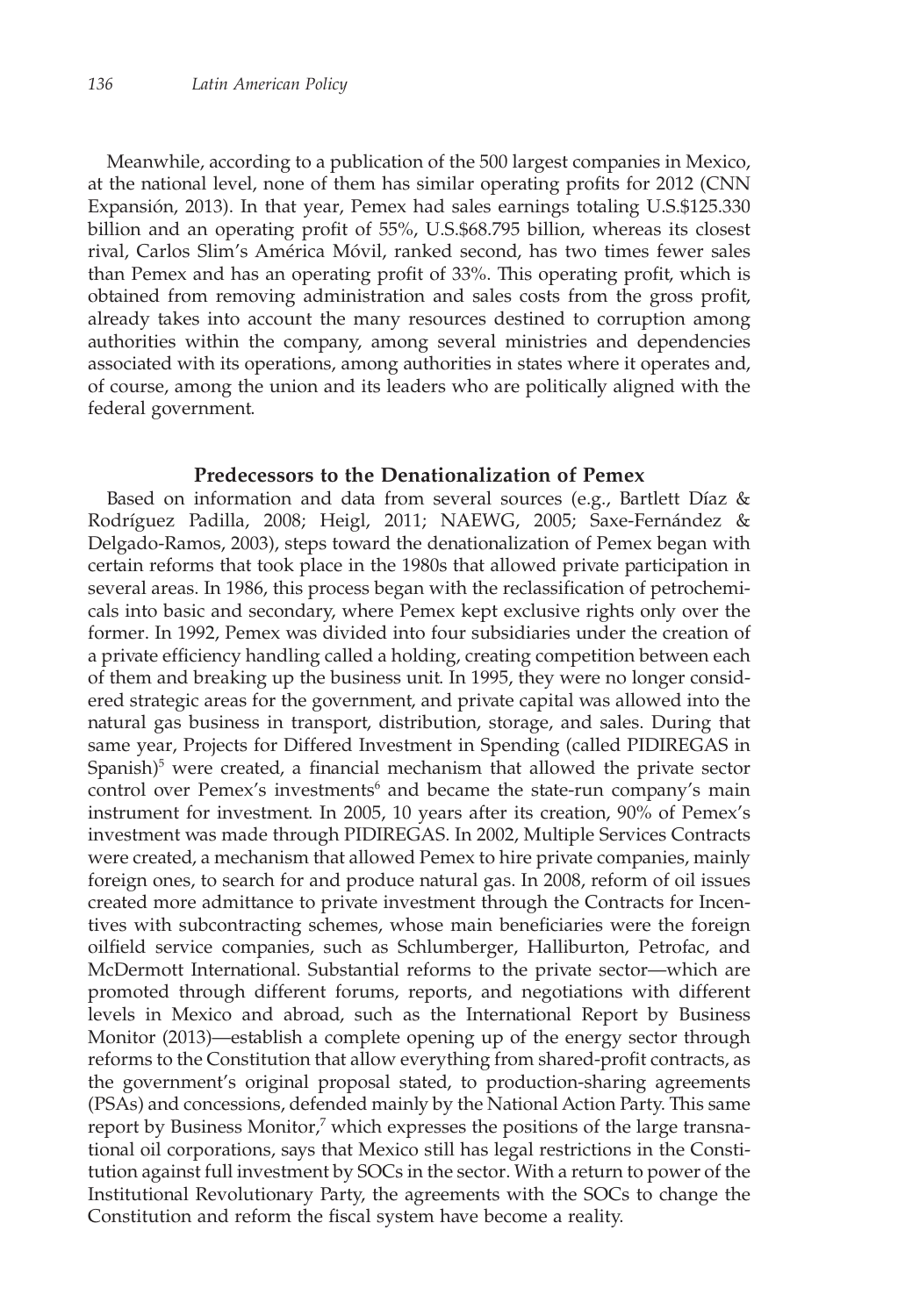One of these measures, the disincorporation in several subsidiaries in 1992, is transcendental in the denationalization of the oil industry given the transversal effect on the entire production and efficiency scale. During Carlos Salinas de Gortari's administration, Congress approved the change to the organic law of Petróleos Mexicanos. From what was before one decentralized technical, industrial, and commercial organism, four companies were created with their own personality and patrimony: *Pemex Exploration and Production*; *Pemex Refining*; *Pemex–Gas and Petrochemicals*; and *Pemex–Petrochemicals.*<sup>8</sup> The business unit was dissolved, and companies were created that compete with each other to produce and sell the products of each one at international prices. These companies depended administratively but not operationally in Pemex, leading to years-long deep inefficiency and undercapitalization.

Beyond allowing an unnecessary increase in bureaucracy now that each company has its own administration and operations areas, which led to an increase in personnel and in costs, as Bartlett Díaz y Rodríguez Padilla<sup>9</sup> (2008) show, separating the business unit leads each subsidiary company to seek to maximize its increases separately, even at the cost of the other subsidiaries that in practice work like isolated companies. The lack of integration, besides creating diseconomies of scale and an increase in costs, leads each subsidiary to sell its products at international prices, sloping the price of production and the local market of the merchandise upward, which has a negative effect on the Mexican consumer's purchasing power and leads to a potential increase in the price of the cost of merchandise among subsidiaries.

### **Production Directed Toward Personal Internal Consumption**

When the neoliberal model dominates in an economy, we reach efficiency when the prices of the merchandise are set at international prices so as not to "subsidize domestic use." Several studies on the efficiency of NOCs and  $SOCs<sup>10</sup>$ in the oil industry (Al-Obaidan & Scully, 1991; Eller, Hartley, & Medlock, 2011; Hartley & Medlock, 2013) find evidence that SOCs are more efficient than NOCs, considering that the goal of corporations should be to maximize income (not profits) and that, to do so, they must adjust the prices of the merchandise produced by the NOCs to international prices and stop subsidizing local purchases. Hartley and Medlock (2013) establish parametric and nonparametric methods to estimate the supposed higher efficiency of SOCs over NOCs,<sup>11</sup> but the problem is not in the method of estimation, no matter how sophisticated and exact it may be, but rather in the variables and indicators with which the calculations of these models are carried out.

When establishing a price at international standards, no matter what the merchandise may be, in this case gasoline, diesel, or gas, the price of the work force must always be considered, the standard of living of a country's workers. If gasoline must be adjusted to the international price to be "competitive," salaries must also be adjusted. If this does not happen, the standard of living of the workers in the resident country is affected. Therefore, the key question is one of false premises. The methodology used to calculate makes no difference. The data will act similarly because the basis of the problem is found in the construction of the indicators. This means that even if the reasoning and results gathering are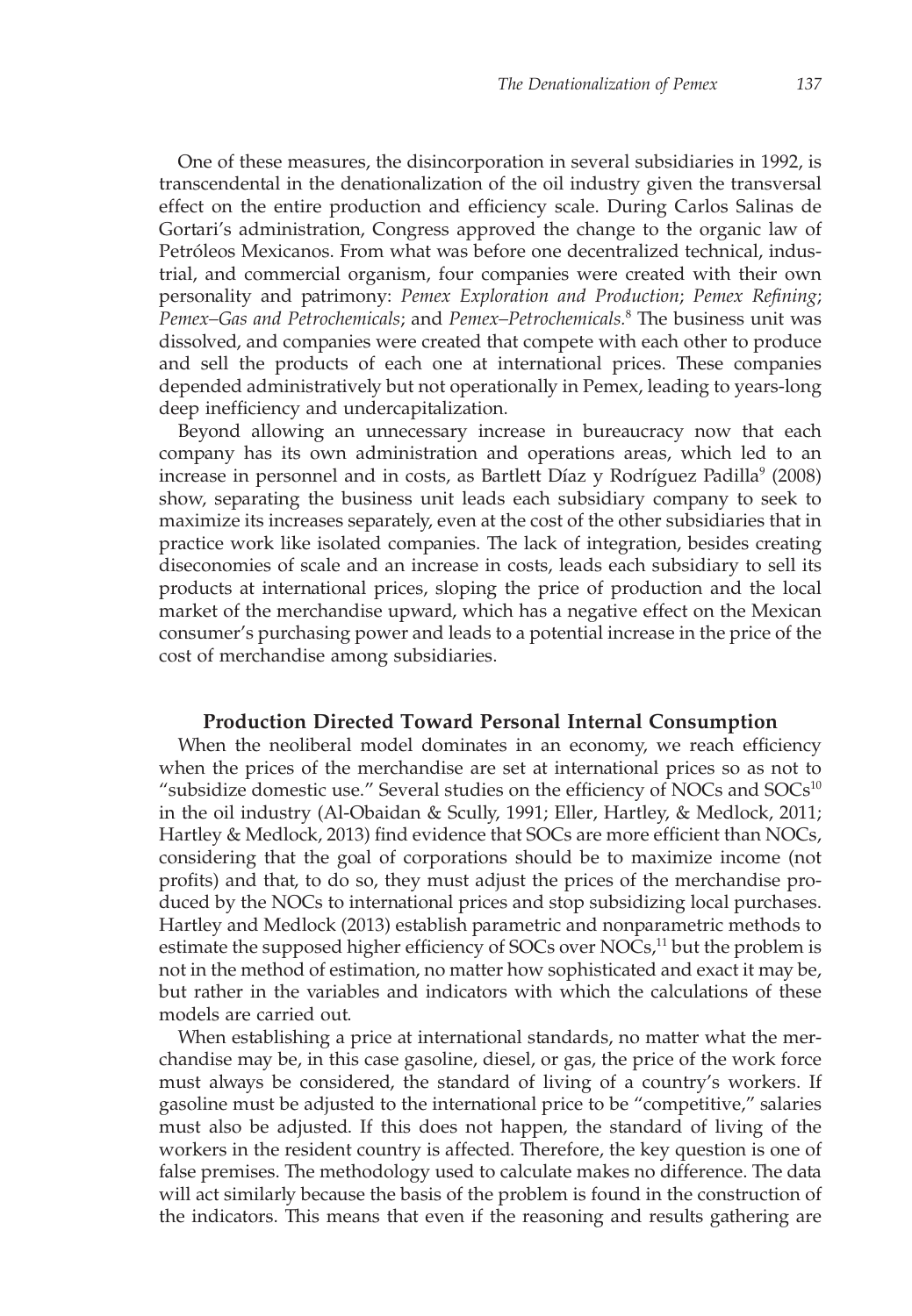

**2007–2011**



logically and methodologically impeccable, they have no value because they are based on false premises and will always come to false conclusions.

In Mexico, the law of the special tax on products and services establishes in fraction I of article 2A that the price of gasoline in Mexico is determined taking into account the average of the spot price of regular, unleaded gasoline on the Gulf Coast of the United States. Figure 1 shows in Mexican pesos the price of a liter of gasoline, which has as a parameter the gasoline on the Gulf Coast of the United States. As can be observed, the difference is generally minimal and, after the 2009 crisis, the gasoline price on the Gulf Coast was lower than in Mexico. When the price in the United States is higher than the price in Mexico, there is an implicit "subsidy."

The problem in using the international price—in this case, the U.S. price—as a reference is that the basic merchandise that Mexicans buy is in local prices, just as is the price of the workforce, the salaries. Prices coming from a nondollarized economy in terms of purchasing, such as in Mexico's case, are established depending on their local production prices and vary according to supply and demand in the local market with interaction with international markets. Not internationalizing all prices, including the salary, and only doing so with certain merchandise that greatly affects the consumer, such as gasoline, diesel, and gas, means establishing a *de facto* tax and a loss of purchasing power for the general salaried population.

To analyze it in even greater detail, Table 2 considers some products from a basic basket of goods for Mexicans as an example. In every one of the products, including a Coca-Cola with the same content as those sold in the United States, sliced bread, beans, rice and, of course, gasoline (in liters), the purchasing power of the U.S. worker–consumer is much higher than that of the Mexican worker–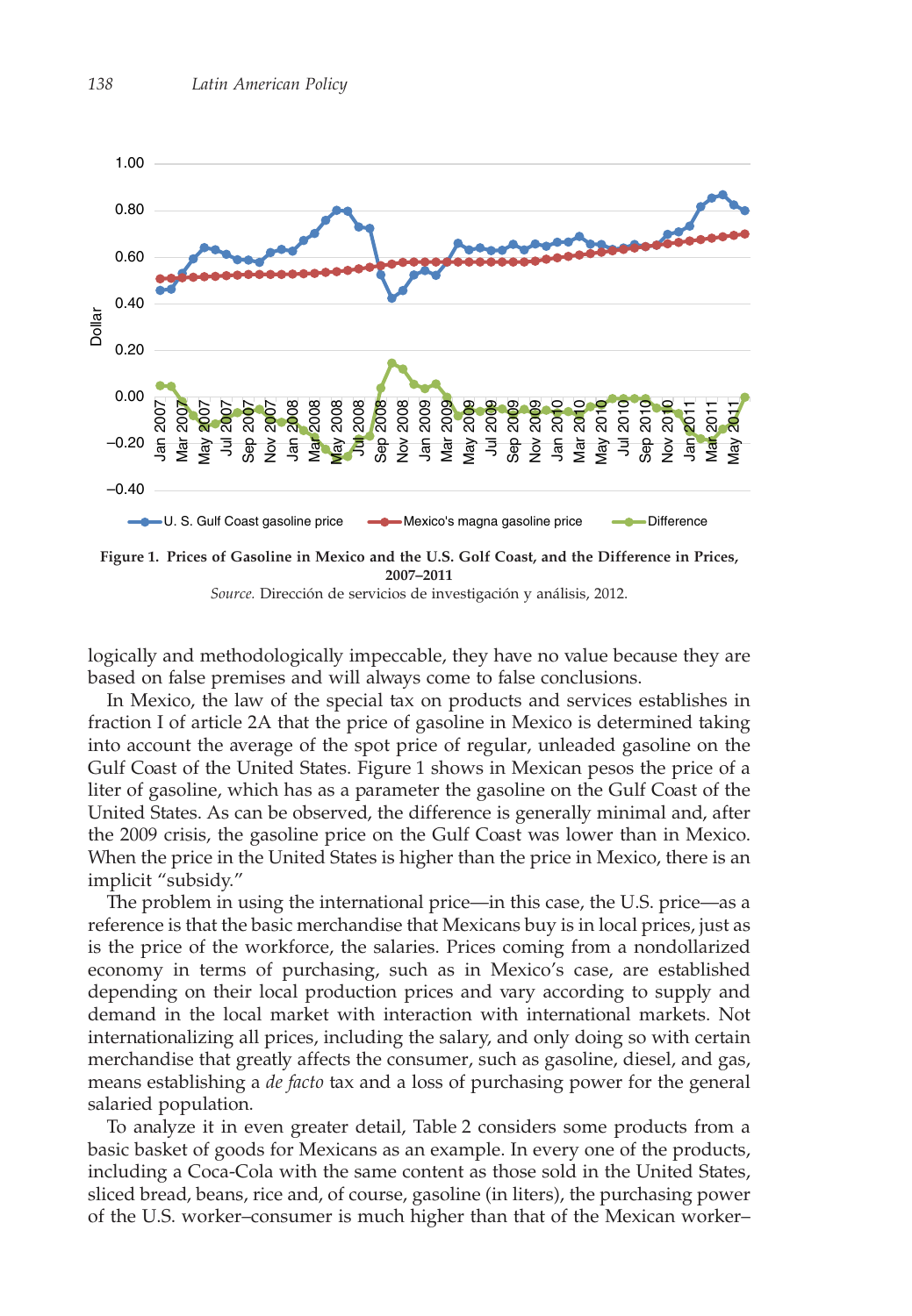|                                      |         | Prices                                                                                                                                                                                                                                                                                                                                                                          | Purchasing power  |                                                                                                                                                                                                                                                                                               | Difference in purchasing power |
|--------------------------------------|---------|---------------------------------------------------------------------------------------------------------------------------------------------------------------------------------------------------------------------------------------------------------------------------------------------------------------------------------------------------------------------------------|-------------------|-----------------------------------------------------------------------------------------------------------------------------------------------------------------------------------------------------------------------------------------------------------------------------------------------|--------------------------------|
| <b>tems</b>                          | Dollars | Pesos                                                                                                                                                                                                                                                                                                                                                                           | Jnited States (A) | Mexico (B)                                                                                                                                                                                                                                                                                    | (A)/(B)                        |
| Liter of Gasoline                    |         |                                                                                                                                                                                                                                                                                                                                                                                 |                   |                                                                                                                                                                                                                                                                                               |                                |
| 1 liter of Milk                      |         | $\begin{array}{l} 612.02 \\ 613.50 \\ 621.08 \\ \end{array} \begin{array}{l} 612.02 \\ 613.50 \\ 613.50 \\ \end{array} \begin{array}{l} 613.50 \\ 613.50 \\ 613.50 \\ \end{array} \begin{array}{l} 613.50 \\ 613.50 \\ 613.50 \\ \end{array} \begin{array}{l} 613.50 \\ 613.50 \\ \end{array} \begin{array}{l} 613.50 \\ 613.50 \\ \end{array} \begin{array}{l} 613.50 \\ 613.$ |                   | $\begin{array}{l} 0.4 \pm 0.4 \pm 0.000 \\ 0.4 \pm 0.000 \\ 0.0000 \\ 0.0000 \\ 0.0000 \\ 0.0000 \\ 0.0000 \\ 0.0000 \\ 0.0000 \\ 0.0000 \\ 0.0000 \\ 0.0000 \\ 0.0000 \\ 0.0000 \\ 0.0000 \\ 0.0000 \\ 0.0000 \\ 0.0000 \\ 0.0000 \\ 0.0000 \\ 0.0000 \\ 0.0000 \\ 0.0000 \\ 0.0000 \\ 0.00$ |                                |
| packet of soft white bread           |         |                                                                                                                                                                                                                                                                                                                                                                                 |                   |                                                                                                                                                                                                                                                                                               |                                |
| 600 milliliters of Coca-Cola         |         |                                                                                                                                                                                                                                                                                                                                                                                 |                   |                                                                                                                                                                                                                                                                                               |                                |
| 1 liter of water                     |         |                                                                                                                                                                                                                                                                                                                                                                                 |                   |                                                                                                                                                                                                                                                                                               |                                |
| l can of tuna                        |         |                                                                                                                                                                                                                                                                                                                                                                                 |                   |                                                                                                                                                                                                                                                                                               |                                |
| 1 kilo of beans                      |         |                                                                                                                                                                                                                                                                                                                                                                                 |                   |                                                                                                                                                                                                                                                                                               |                                |
| 1 kilo of rice                       |         |                                                                                                                                                                                                                                                                                                                                                                                 |                   |                                                                                                                                                                                                                                                                                               |                                |
| 1 liter of spot oil                  |         |                                                                                                                                                                                                                                                                                                                                                                                 |                   |                                                                                                                                                                                                                                                                                               |                                |
| 1 kilo of chicken                    |         |                                                                                                                                                                                                                                                                                                                                                                                 |                   |                                                                                                                                                                                                                                                                                               |                                |
| dozen eggs                           |         |                                                                                                                                                                                                                                                                                                                                                                                 |                   |                                                                                                                                                                                                                                                                                               |                                |
| megabyte                             |         |                                                                                                                                                                                                                                                                                                                                                                                 |                   |                                                                                                                                                                                                                                                                                               |                                |
| ρÒ<br>minute of long-distance callin |         |                                                                                                                                                                                                                                                                                                                                                                                 |                   |                                                                                                                                                                                                                                                                                               |                                |
| 164-inch plasma television           |         |                                                                                                                                                                                                                                                                                                                                                                                 |                   |                                                                                                                                                                                                                                                                                               |                                |
| Samsung refrigerator                 |         |                                                                                                                                                                                                                                                                                                                                                                                 |                   |                                                                                                                                                                                                                                                                                               |                                |
| <b>Frigidaire</b> stove              |         |                                                                                                                                                                                                                                                                                                                                                                                 |                   |                                                                                                                                                                                                                                                                                               |                                |
| Minimum wage per day                 | \$58.00 | \$63.96                                                                                                                                                                                                                                                                                                                                                                         |                   |                                                                                                                                                                                                                                                                                               |                                |

Table 2. Difference in Purchasing Power Between the United States and Mexico, 2013 Table 2. Difference in Purchasing Power Between the United States and Mexico, 2013

Source: Authors. *Source:* Authors.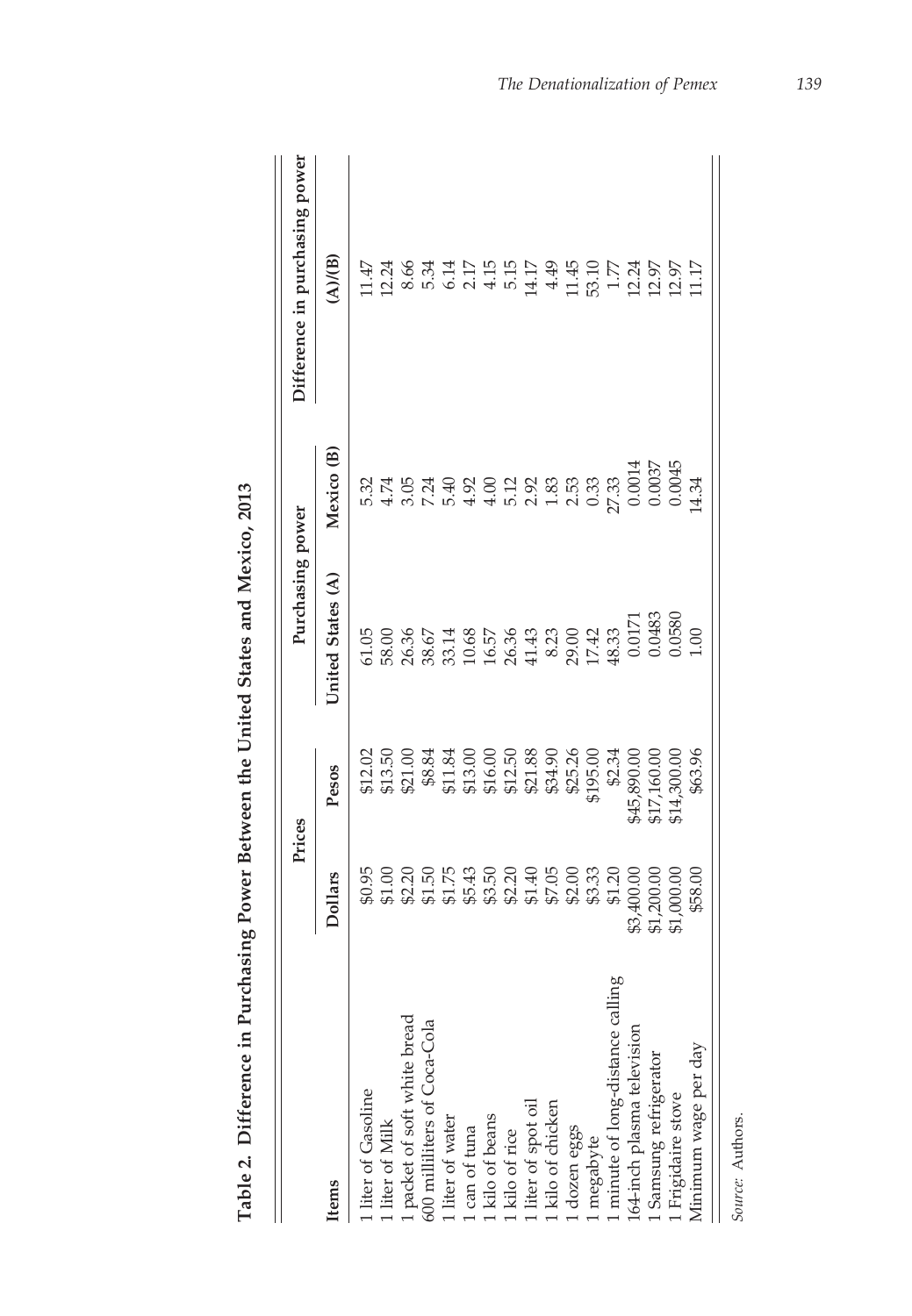consumer. A Mexican worker who earns minimum wage for an eight-hour work day would buy with his salary the equivalent of 5.3 liters of gasoline. The U.S. worker with the same work day, earning minimum wage, would buy 61 liters with his entire salary, a difference of 11.47 times in terms of purchasing power. On average, for these example products, purchasing power would be approximately 11 times greater in the United States than in Mexico, whereas the salary difference would be 14.3 times.<sup>12</sup>

Based on indicators, slanted over relative international prices that do not take into account the adjustment in all the prices of an economy's merchandise, including the workforce or the salaries, the results have no veracity, no matter how sophisticated and logical they may be. The principle of building indicators subjectively allows for no less subjective efficiency results. The problem is not the method of estimation but the methodology and conceptions about the economy and derived concepts, such as efficiency.

According to this logic of "subsidizing" gasoline, diesel, and gas purchases, and as a result of the division into separate companies with the 1992 reform, Mexico's Ministry of the Interior, along with Congress when it approved the spending budget and the income law, imposes the price of combustibles at international prices, which affects consumers and Mexican workers. In the particular case of gasoline, this supposed subsidy has important implications in the government's budgetary accounts, given that the total amount of the subsidy is subtracted from the total budget earnings. The resulting net budget of a nonexistent subsidy is going to stop the government's institutionalized corruption, which happens at all levels of government when a part of these resources is shared among the states and cities throughout the country. Just consider that, by 2012, the amount of the supposed subsidy subtracted from the resources was U.S.\$16.736 billion, resources that could have been put back into Pemex's fixed investments or into greater redistributive social spending (Cámara de Diputados, 2013). This means that the decision to break up the business unity of Pemex not only affects the workers but also leads to institutionalized corruption and a worsened image in the eyes of the Mexican public as a state-owned oil company that is so inefficient that it "subsidizes" the price of gasoline and other products refined from hydrocarbons.

### **Production for Productive Use (Investment) among Subsidiaries as a Raw Material**

The separation of the subsidized entities has meant that trade between each of them has to comply with the norms agreed upon in the international agreements referring to transfer prices. These norms establish that the mercantile operations carried out between organizations that share ownership or control must be valued at market prices. If Pemex is under a vertical integration scheme, subdivided into specific areas, the exchange of goods and services between the areas does not imply the establishment of transfer prices because they would be considered only as another production material. The creation of scale economies and therefore of minimal costs between subsidiaries, derived from vertical integration, would allow profits to be made rather than losses, as is happening currently.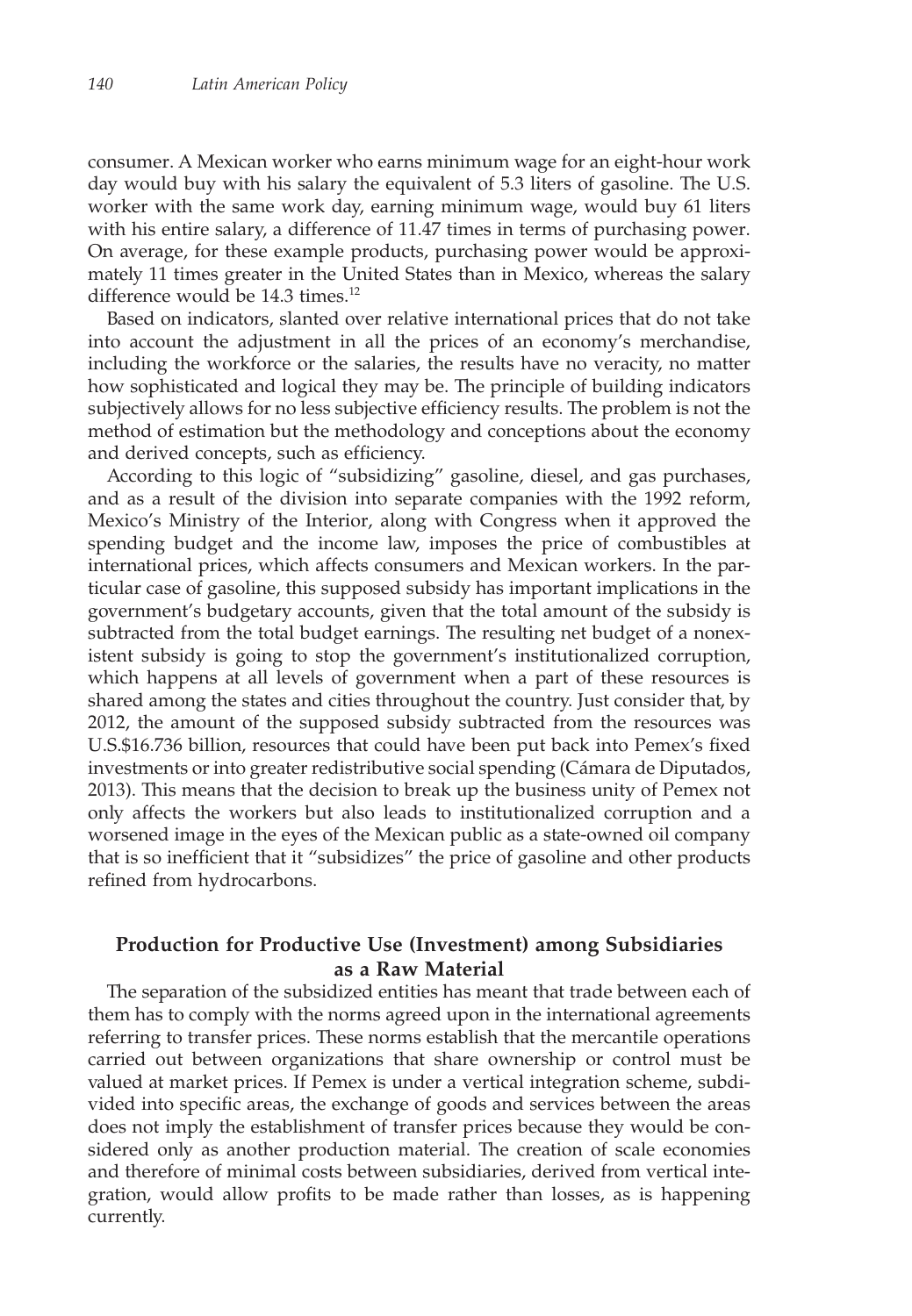With these measures of deliberate denationalization since the 1990s and the reduction of Pemex's net worth, public opinion developed the impression that the company is inefficient and has high prices in energy issues, such as gasoline.

Without an adequate, efficient business unit policy, where each subsidiary separately seeks to maximize profits, and without a national industrialization policy that encourages productive chains and vertical or horizontal integration, the other three subsidiaries operate with losses. This is the case of Pemex Refining, where this inefficiency that is planned so as to undercapitalize the company leads it to import increasing amounts of the gasoline used in the country. Table 3 shows that, although Pemex Exploration has an operating profit of 74%, Pemex Refining has losses of 11% with respect to its operations. Basic Petrochemicals, which nobody in the government is interested in supporting, has operating losses of 2.3%, and Pemex Petrochemicals also has operating losses equal to 30%. This is also why Pemex has a combined operating profit of 55%, because the Exploration subsidiary has an operating profit of 74%. If the company were managed as a single business unit, where 74% of this profit that the Exploration area shows remained, Pemex's operating profit would be almost the same as that of the state-run oil company in Kuwait (Table 1), the corporation with the highest operating profits in the world among oil companies.

With clarity on economic and financial aspects of Pemex, the economic and social effects of the denationalization of oil and energy must be identified. In the bill document of the Senate United Commissions on Constitutional Points, Energy, and Legislative Studies, approved by the Senate in two days and after less than one day of discussion in the Chamber of Deputies (Lower House), which meant reform of and additions to articles 25, 27, and 28 of the Constitution of the United States of Mexico, there is no analysis of this economy of denationalization. According to this bill that has now been approved as a constitutional reform and is awaiting approval by the Executive Branch, exclusivity is lost in exploring and drilling for oil, there are substantial changes to Pemex—going from a decentralized organism to a productive company of the state and a contractor—a National Oil Fund is set up that will guarantee the distribution of oil profits to the SOCs, and the Federal Electricity Commission practically disappears as a strategic company, giving way to regulatory electricity and gas organisms.

The changes to these nodal articles in the Constitution give way to other liberal reforms, such as the labor one, at the end of an historic era of nationalism inherited from the Mexican Revolution with the dismantling of the 1917 Constitution. They constitute a step backward in judicial terms, to a more liberal constitution like the 1857 one, guarantor of the privileges of the elites associated with foreign groups, just as Mexican history for the second half of the 19th century shows, with Porfirio Díaz's administrations, but today, these groups are transnational corporations.

### **Denationalization Guarantees the Energy Needs of the United States**

With increasing problems of unipolar control over the planet, but still as a hegemonic power, the United States has sought for decades to add to its energy supply from the Middle East. The commercial integration of North America has among its goals the satisfaction of the U.S. energy needs, as well as guaranteeing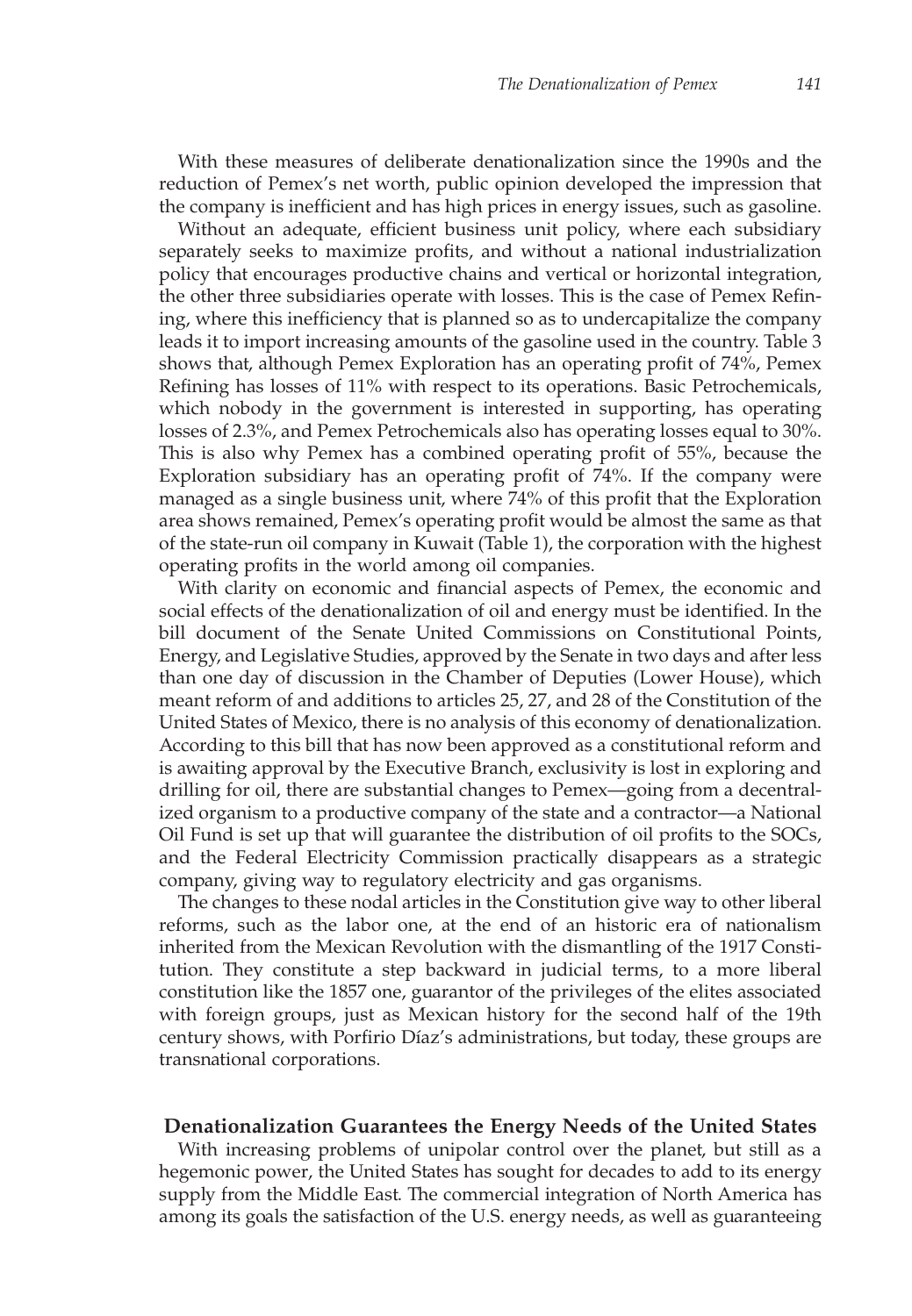|                                                                  |                                                                               |                                                                   |                                                                             |                                                                                                                   | Pemex Basic                                                                                                                      |                                                            |                                                              |                                                                                                                                                                                                                                                                                                                                              |
|------------------------------------------------------------------|-------------------------------------------------------------------------------|-------------------------------------------------------------------|-----------------------------------------------------------------------------|-------------------------------------------------------------------------------------------------------------------|----------------------------------------------------------------------------------------------------------------------------------|------------------------------------------------------------|--------------------------------------------------------------|----------------------------------------------------------------------------------------------------------------------------------------------------------------------------------------------------------------------------------------------------------------------------------------------------------------------------------------------|
| Joncept                                                          | Pemex exploration                                                             | ৺৽                                                                | Pemex refining                                                              | $\frac{5}{6}$                                                                                                     | petrochemicals                                                                                                                   | ৺৽                                                         | Pemex petrochemicals                                         | $\frac{6}{6}$                                                                                                                                                                                                                                                                                                                                |
| sales                                                            |                                                                               |                                                                   |                                                                             |                                                                                                                   |                                                                                                                                  |                                                            |                                                              |                                                                                                                                                                                                                                                                                                                                              |
|                                                                  |                                                                               |                                                                   |                                                                             |                                                                                                                   |                                                                                                                                  | $00.00$<br>$95.40$<br>$0.40$<br>$0.30$<br>$0.40$<br>$0.50$ |                                                              |                                                                                                                                                                                                                                                                                                                                              |
| Sales cost<br>Gross profit<br>Operating profit<br>Financial cost |                                                                               |                                                                   |                                                                             |                                                                                                                   |                                                                                                                                  |                                                            |                                                              |                                                                                                                                                                                                                                                                                                                                              |
|                                                                  | 100,171.77<br>-22,752.88<br>-22,752.88<br>-2,497.56<br>-2,497.58<br>-2,472.92 | 00.00<br>00.20.20.00.00<br>00.20.20.20.20.20<br>00.20.20.20.20.20 | 59,107.12<br>-77,081.79<br>-17,974.67<br>-1471.82<br>-7,670.75<br>-7,670.75 | $\begin{array}{c} 100.00 \\ -130.40 \\ -30.40 \\ -10.90 \\ -10.30 \\ \hline 0.40 \\ 0.40 \\ \hline X \end{array}$ | $\begin{array}{l} 13,871.55 \\ 13,205.53 \\ -747.69 \\ -747.69 \\ -315.22 \\ 231.30 \\ 231.30 \\ 16.61 \\ 121.19 \\ \end{array}$ |                                                            | 2,660.47<br>2,391.18<br>269.29<br>269.29<br>--1.26<br>--1.26 | $\begin{array}{l} 0.00 \\ 0.00 \\ 0.00 \\ -0.00 \\ -0.00 \\ -0.00 \\ 0.00 \\ -0.00 \\ -0.00 \\ 0.00 \\ -0.00 \\ -0.00 \\ -0.00 \\ -0.00 \\ -0.00 \\ -0.00 \\ -0.00 \\ -0.00 \\ -0.00 \\ -0.00 \\ -0.00 \\ -0.00 \\ -0.00 \\ -0.00 \\ -0.00 \\ -0.00 \\ -0.00 \\ -0.00 \\ -0.00 \\ -0.00 \\ -0.00 \\ -0.00 \\ -0.00 \\ -0.00 \\ -0.00 \\ -0.$ |
|                                                                  |                                                                               |                                                                   |                                                                             |                                                                                                                   |                                                                                                                                  | $\begin{array}{c} 1.70 \\ 0.20 \\ 0.10 \end{array}$        |                                                              |                                                                                                                                                                                                                                                                                                                                              |
| Thanged earnings                                                 |                                                                               |                                                                   |                                                                             |                                                                                                                   |                                                                                                                                  |                                                            |                                                              |                                                                                                                                                                                                                                                                                                                                              |
| axes                                                             |                                                                               |                                                                   |                                                                             |                                                                                                                   |                                                                                                                                  |                                                            |                                                              |                                                                                                                                                                                                                                                                                                                                              |
| <b>Net profit</b>                                                | 7,061.02                                                                      | 7.00                                                              |                                                                             |                                                                                                                   |                                                                                                                                  | 0.90                                                       | $-846.76$                                                    | $-31.80$                                                                                                                                                                                                                                                                                                                                     |
|                                                                  |                                                                               |                                                                   |                                                                             |                                                                                                                   |                                                                                                                                  |                                                            |                                                              |                                                                                                                                                                                                                                                                                                                                              |

Table 3. State of Results of Pemex Subsidiary Organisms, 2012 (Millions of Dollars) Table 3. State of Results of Pemex Subsidiary Organisms, 2012 (Millions of Dollars)

Source: Pemex Annual Report, 2012. *Source:* Pemex Annual Report, 2012.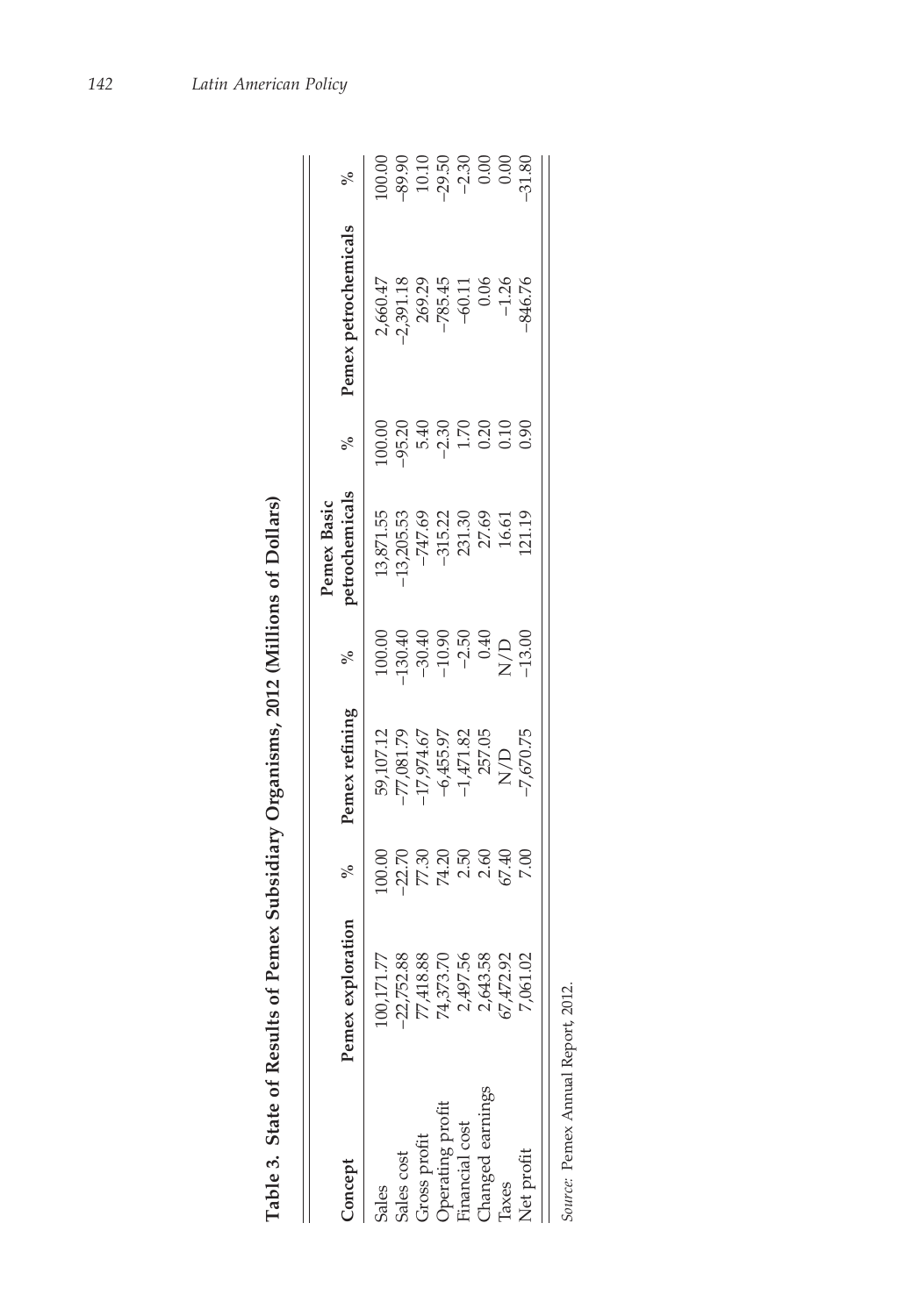control of a large part of the energy produced in the world. The Free Trade Agreement between Canada and the United States led to Canada's losing control over its energy sources because of the norms of the Agreement, such as restrictions on the establishment of minimum and maximum oil prices and not stopping the prohibition on exporting crude from the United States so as to guarantee its domestic use (Puyana, 2006).

The goal of the United States is to make North America into a completely integrated region on oil matters, where all the countries must satisfy the energy needs of one country. Because the United States uses 14 times more energy than Mexico, Mexico would be subordinated to provide the United States with oil, relaxing its energy sovereignty by sharing it (diluting it) with the United States.

The central goal of denationalization is, on the one hand, to guarantee the supply of oil to the United States and, on the other, to favor the large SOCs with oil profits. The document *Annual Energy Outlook* from the U.S. Energy Information Administration (2013, p. 13) has basic data that allow us to see the United States' interest in controlling Mexican hydrocarbons. Toward 2040, the United States will be a net gas exporter but will continue to be a net importer of oil. According to this report, the increase in natural gas, besides beginning to reverse the trend of net importer and to increase the U.S. exports, has led to a fall in the price of gas, where the increase in production and exports of natural gas will depend not only on what the United States finds in its own territory but also in foreign countries "such as the development of new production capacity in foreign countries, particularly from deep-water reservoirs, shale gas deposits, and the Arctic" (U.S. Energy Information Administration, 2013, p. 13). Also, "Most of the projected growth in U.S. exports consists of pipeline exports to Mexico, which increase steadily over the projection period, as increasing volumes of imported natural gas from the United States fill the growing gap between Mexico's production and consumption. Exports to Mexico increase from 0.5 trillion cubic feet in 2011 to 2.4 trillion cubic feet in 2040" (U.S. Energy Information Administration, 2013, p. 78).

Furthermore, although the United States expects an increase in natural gas use over the next 30 years of approximately 10 trillion cubic feet, there is a substantial decrease in potential demand for oil. It is predicted that by 2019, the United States will use 19.8 million barrels per day, and by 2040, 18.9 million, 900 thousand barrels fewer. The drop is expected due to innovation in new technology in the transportation sector for 1.5 million fewer barrels, with an increase in the industrial sector of 0.6 million barrels daily. Its domestic production will be at a standstill beginning in 2019, at 12 million barrels daily, so it will continue to have a deficit of between 7.8 and 6.9 million barrels daily that it will have to import from abroad to satisfy its domestic energy use (U.S. Energy Information Administration, 2013, pp. 79–80).

The same report also establishes that the use of oil or gas as substitute energy merchandise for industry and transportation will depend on the difference in price and the possibilities for technological reconversion. The report says that the fall in the price of gas has had an effect on the rise in the price of oil and a certain substitution of oil by gas, mainly in the transportation sector, which is very sensitive to changes in the prices of fossil fuels and responds more quickly to their substitution. Also, it is important to mention the weight of this sector on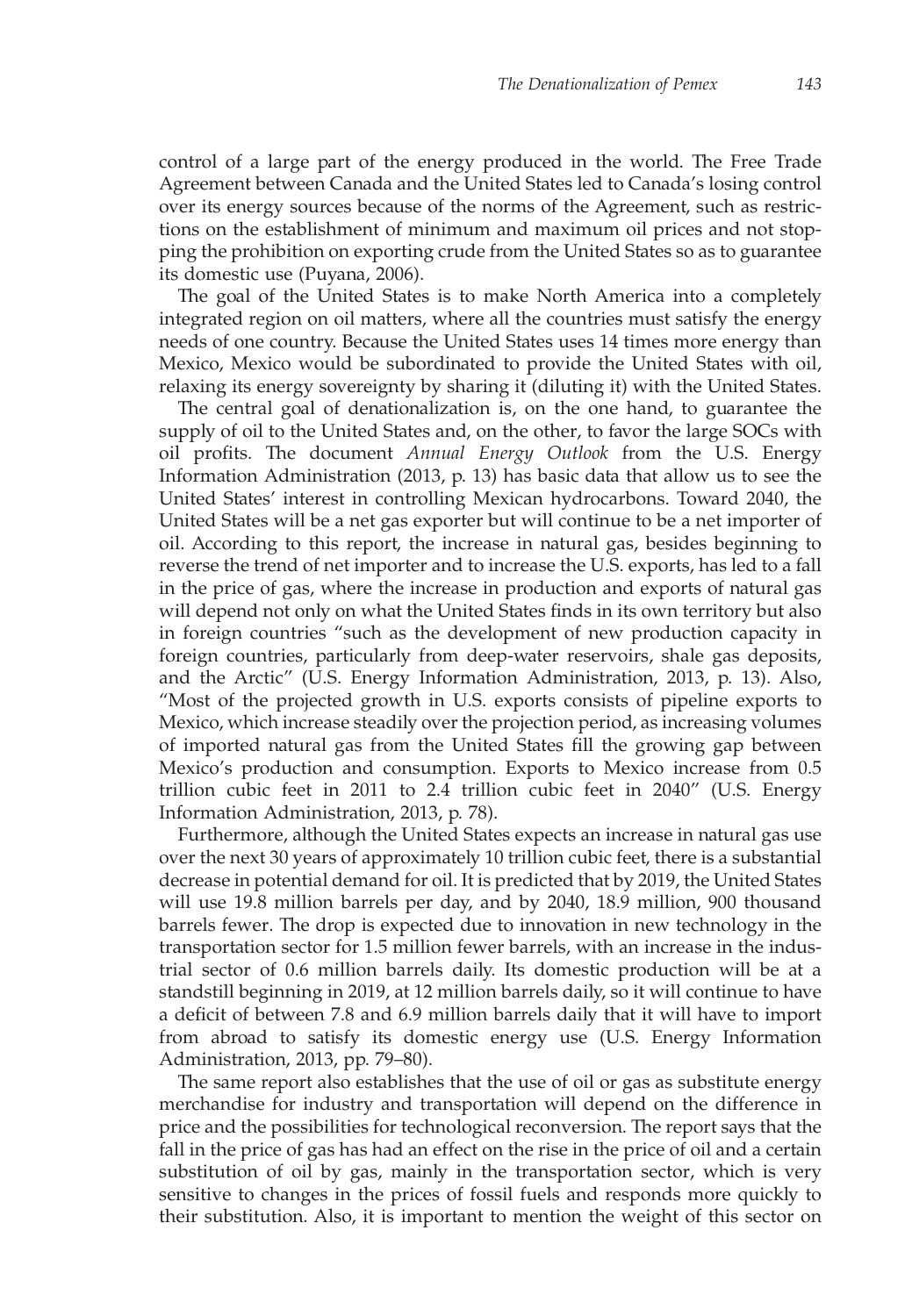energy use in the United States, given that the transportation sector uses almost three times more hydrocarbons than the industrial sector, equal to 72% of all oil production.

Mexico produces close to 2.54 million barrels per day, approximately 900 thousand barrels fewer than in 2004,<sup>13</sup> the year of Mexico's highest oil production. Of this production, almost 50% is exported, 1.255 million barrels a day, compared with 1.870 million barrels in 2004, where the fall in exports of almost 650 thousand barrels per day has equaled 72% of the drop in domestic production. This drop in production most affected the United States, as the drop in Mexican oil exports to that country was 84% (550 thousand barrels per day) (CESOP, 2013a; INEGI, 2012; Pemex Annual Report, 2012).

Mexico uses 1.3 million barrels per day and, according to specialists, it can remain at this amount if it invests in other energy sources. Use in Mexico is mostly concentrated (almost 93%) in refining (the production of oil products such as gasoline, diesel, and jet fuel) and to a lesser degree in petrochemicals (SENER, 2010, p. 117). Almost 80% of crude oil exports go to the United States to satisfy its domestic demand, and a large percentage of gasoline production carried out in the United States is exported to Mexico. According to the report from the U.S. Energy Information Administration (2013, p. 66), "U.S. total motor gasoline exports are down slightly from last year but still at high levels." Most of the gasoline exports go to Mexico and Central America,<sup>14</sup> 57%, 300 thousand barrels approximately, of 527 thousand barrels per day of gasoline exported by the United States in 2011.

We can conclude that Mexico does not need to increase its oil production for domestic use because of supposed efficiency problems (because this can be measured from operating profits) but because of the U.S. energy needs in industry and transportation; Mexico is an important supplier for the United States to guarantee the use of oil. If Mexico sells raw material to the United States, and the United States sends back processed products of higher value, such as gasoline, which will be denationalized through the energy reform, Mexico will be a net importer not only of gasoline but also of natural gas. A document by the U.S. Senate Foreign Relations Commission (2012, p. 6) explains it clearly: "U.S. interests lies first in assessing if the reforms will be significant . . . the fundamental criteria of any reform is if this reform produces the will of the international oil companies . . . Even more so, to have the international oil companies working with Pemex to increase production ... will increase the faith that Mexico will have significant quantities of oil available to export to the United States."

### **Denationalization Hands Over Energy Sovereignty and Decision Making**

The changes to the Constitution that the Energy Reform document notes seek to eliminate the prohibition on contracts with large SOCs to produce, drill for, or commercialize Mexico's hydrocarbons, reserved today exclusively for the Mexican government.

The North American Free Trade Agreement (NAFTA) internationally regulates the trade relationship between Mexico, the United States, and Canada on energy products. Chapter VI of this Agreement establishes the general rules on the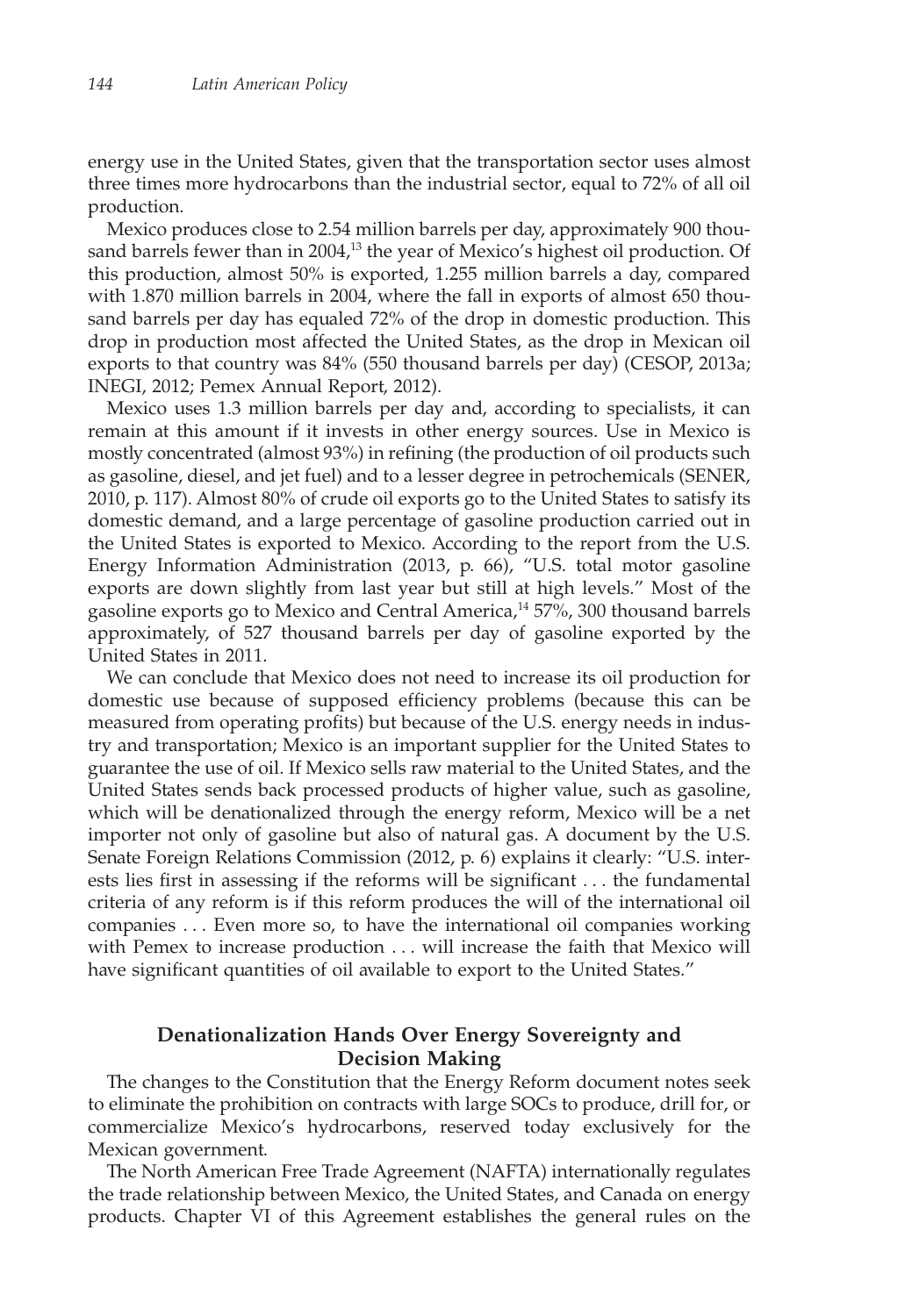trading of energy products and basic petrochemicals. When Mexico signed it, during the negotiations it placed special emphasis on restricting the reach of integration on hydrocarbon issues. With regards to the energy trade among these countries, Mexico follows domestic rules by establishing that the state-run company (Pemex) does not allow particular groups to exploit the nation's oil resources. The first paragraph of article 601 of NAFTA establishes that, "The parties confirm their complete respect of their Constitutions" (NAFTA, 1993). This means that as long as the Mexican Constitution continues to prohibit energy exploitation by private initiative, oil trading between Mexico and its cosigners to the Agreement will continue to take place exclusively through Pemex.

Annex 602.3 of the Agreement states that the Mexican state reserves for itself the exploration and drilling of oil and natural gas, as well as trade, transportation, storage, and distribution of crude oil, gas, and goods obtained from the refining or processing of oil and basic petrochemicals. The second paragraph of this annex explicitly mentions the prohibition on investment by private parties in these activities, and only allows for the eventual cross-border trade of services related to these activities when national legislation permits this type of contract. In other words, oil cannot be opened to foreign investment in Mexico through private capital because of the points Mexico made in annex 602.3, and the annex will only allow services to be traded internationally.

Once Mexican laws open up to private investment, this legal deposit can be removed so that the rules on investment are regulated first by what was noted in General Agreement on Trade and Tariffs, such as is established in article 603 of the same Agreement, which specifies that the "parties hereby incorporate the provisions of the General Agreement on Trade and Tariffs (GATT), relative to the prohibitions or restrictions on trade of energy goods or basic petrochemicals," or later they could renegotiate the issues concerning oil among the three countries.

If Mexico eliminates this legal note, and it modifies its Constitution and allows private investment to go into the production and marketing of hydrocarbons, Mexican oil sovereignty will be subordinated not only to private economic interests but also to legal issues, as the country would be unprotected in any type of risk to energy sovereignty matters and would be at the mercy of international courts (which have traditionally favored the interests of the United States). The courts and international referees would back transnational oil corporations and protect their interests in their investments, and Mexico would have to guarantee adequate measures so that trade could carry on with the fewest possible hindrances. Mexico would thus give up its energy sovereignty and decision making on policy regarding its strategic resources to the corporations and the governments that represent them.

Once the energy reform were approved at the constitutional level, the road back would not be easy and would depend on a major change in the correlation of internal forces in favor of nationalization and a social state guarantor of justice and social equality. If the country's political forces were changed and turned back toward nationalization, they would face a series of legal obstacles,<sup>15</sup> national ones—massive constitutional lawsuits (*amparos*, in Spanish) supported by those who boast huge oil interests—as well as at the international level, where the large powerhouses and large transnational companies have shown that they have an overwhelming, outstanding relative weight in international policy through the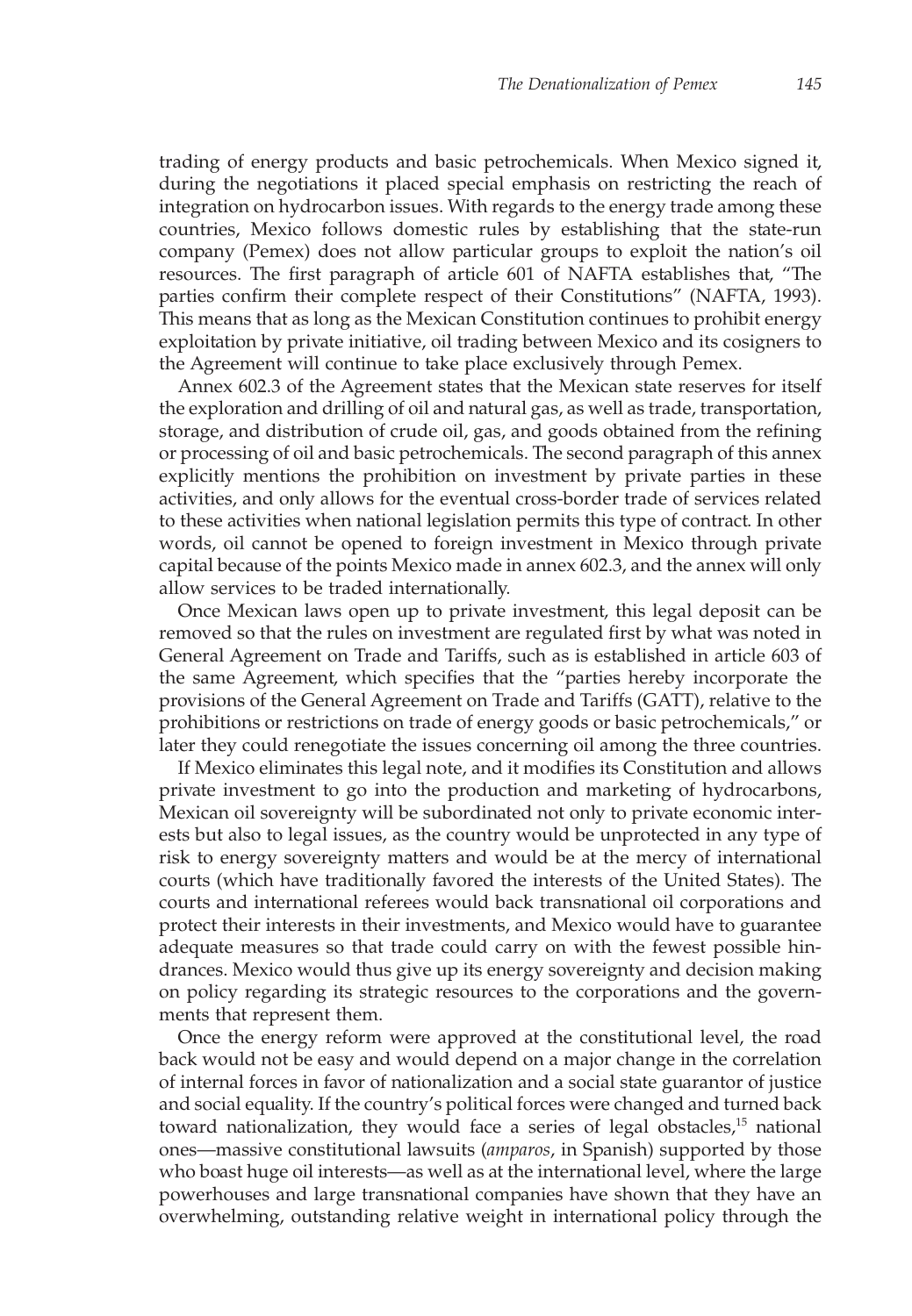resolutions handled in international courts. To return to a legitimate situation of energy and territorial sovereignty, the General Congress would have to turn into a new Constituting Congress.

### **The Effects of Denationalization**

When a private party joins the game to compete with the state in oil production and distribution, there will be problems deciding what oil profits will be taken by the state and what oil profits will be kept by the private party. By simple definition, what was 100% owned by the state before will now be divided in greater or lesser measure with the private interests, depending on the fiscal regime and the type of contracts used to share in the oil profits. According to the approved energy reform report, in the fourth transitory law, the types of contracts for sharing oil profits are set, which could be: for services, for shared profit or production, or by license. The document also states that among the remuneration modalities, or the way to take over oil profits, we have the following: (1) in cash for the service contracts, (2) with a percentage of the profit for shared-profit contracts, (3) with a percentage of production obtained for shared-production contracts, (4) with the onerous transmission of the hydrocarbons once they have been taken from the ground, for license contracts, or (5) any combination of these (Senado de la República, 2013, p. 277). Finally, even though it only states that "the law will establish the remunerations and contributions that the state productive companies have with the particulars," according to international experience, the models distributed by contract type, and the fiscal conditions noted in the bill of the Law on Income from Hydrocarbons,<sup>16</sup> we can estimate the huge fiscal and economic hole that the privatization of the oil resources would create.

If foreign investment reaches the amount that the Mexican authorities are anticipating, of U.S.\$2.630 billion annually,<sup>17</sup> with the cost structures and the high levels of operating profits from Pemex Exploration and Drilling that place it as the second most profitable oil company in the world after the state-run Kuwaiti oil company, with a 74% operating profit, there would be U.S.\$133.208 billion in earnings. With the current fiscal regime, where Pemex brings in almost 40% of the national budget, there would be a bleeding of resources to the country of U.S.\$90.684 billion, or 68.1% of total earnings in 2012 (Pemex Annual Report, 2012). The numbers for investment and recovery of the investment are feasible in two ways. First, take as an example that Shell Company has an investment in all its projects at the international level of U.S.\$3.681 billion, and second, that Pemex currently has an investment between U.S.\$1.8 and U.S.\$2.3 billion dollars. With Pemex's production capability and infrastructure, which does not require much investment in fixed capital, it is feasible that the investment that Pemex used to make would be made completely by the private SOCs, but all the production and earnings would be shared between the government and the company. Just in 2012, Pemex Exploration's total earnings were approximately U.S.\$100.150 billion, with an investment between U.S.\$1.878 and U.S.\$2.253 billion. Now it would have total earnings for sales of crude oil for U.S\$133.208 billion, with an investment of U.S.\$2.630 billion, an increase of U.S.\$33 billion in earnings, which equals 337,589 more barrels of oil day, a daily increase in oil production that would reach the highest amount sought after for three years of almost 3 million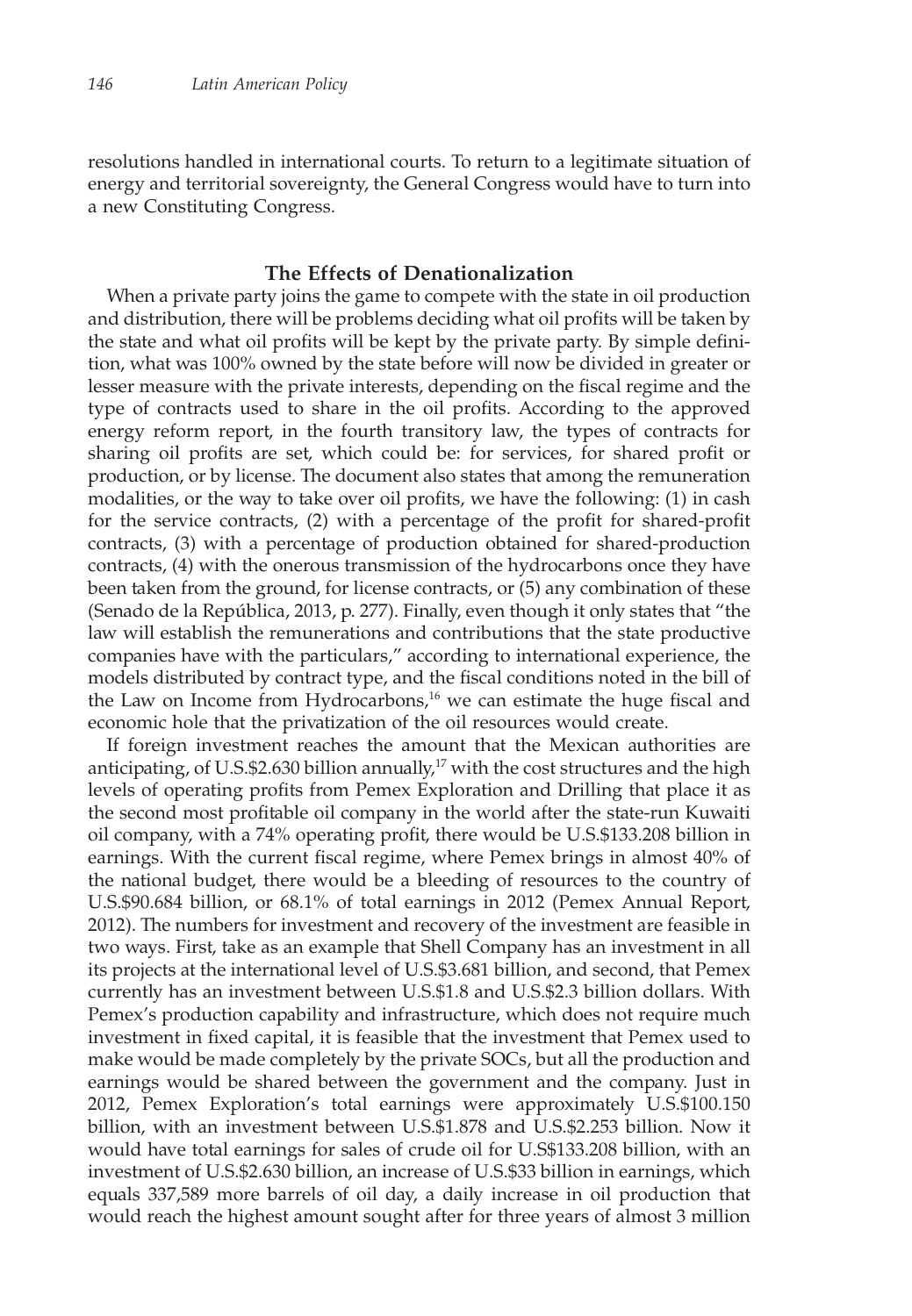**Table 4. Simulation of the Fiscal Hole, with Shared-Profits Contracts, Profit Distribution of 60% for the Government and 40% for Private Companies; 50% for the Government and 50% for Private Companies; and Complete Concession to Private Companies (Billions of Dollars)**

| Concept                                   |        | Shared-profits regime | Concession |
|-------------------------------------------|--------|-----------------------|------------|
| Profits for the government                | 60%    | 50%                   | $0\%$      |
| Total earnings                            |        | 133.208               |            |
| Total net profits                         |        | 98.573                |            |
| Royalties $(5\%)$ and income tax $(30\%)$ |        | 36.228                |            |
| Payment of profits to the government      | 37.408 | 31.172                | $\Omega$   |
| Government earnings                       | 73.636 | 67.400                | 36.236     |
| % Total earnings                          | 55%    | 51%                   | 27%        |
| % Total profits                           | 75%    | 68%                   | 37%        |
| Fiscal hole                               | 17.092 | 23.328                | 54.493     |

*Source:* Authors, based on Pemex Annual Report (2012).

barrels per day. The main difference would then be the sharing of these earnings with the SOCs, which could imminently lead to a fiscal hole.

If Mexico shared oil earnings with the large SOCs, the percentage of total earnings that now go to the state would vary depending on the type of contract shared profit, shared production, or concession disguised as a license—from 55% of total earnings to 27%. This means that the fiscal hole, with Pemex's current cost and profit structure, would swing between U.S.\$17.092 and U.S.\$54.493 billion yearly.18 If denationalization were centralized on giving only shared-profit contracts with an agreement of 50% for the state and 50% for the private parties, the fiscal hole would be for U.S.\$17.092 billion, equal to 1.2 times what the government's fiscal reform is going to take in this year. If denationalization were concentrated completely on concessions, the hole would reach up to U.S.\$54.493 billion, the same as almost the entire debt for the federal government this year and 54% of the fiscal cost of the fiscal bailout of Fobaproa<sup>19</sup> (Table 4).

That would have a huge effect on public finances and would cause generalized chaos when regulating these contracts, pressuring for more cuts in social spending, such as for education, health, and programs to fight poverty, as well as generalized tax increases. Let us just consider that in the first scenario, the one with the fewest negative effects but also the one the SOCs least desire, that all the contracts were shared-profit. The resources of the fiscal hole would be almost the same as twice the amount dedicated to the government strategy "Crusade against Hunger" and three times the budget for the anti-poverty program Opportunities. In the second case, if there were a fiscal hole of U.S.\$54.493 billion, those resources would equal 16 pension programs for adults 65 and older, 10 times the budget for Popular Health Insurance, 21 times the budget for public universities such as the National University of Mexico, and approximately almost double the resources budgeted for Social Security. The fact here is that oil profits would give maximum benefit to private parties—to SOCs—and not to the nation.

Furthermore, the reform allows the oil reserves to be registered in their accounting systems for financial speculation. In its report on Mexico's oil sector,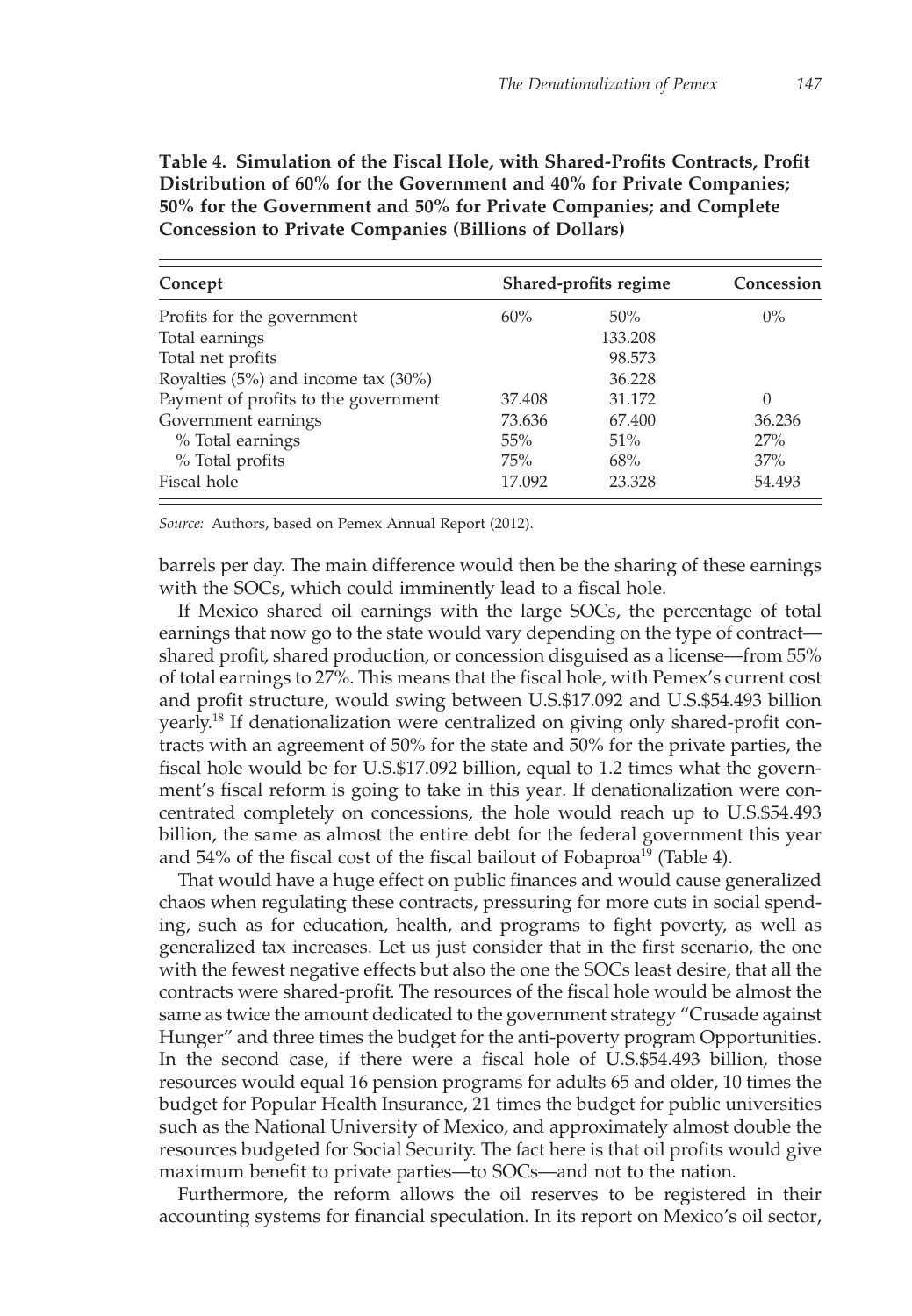Business Monitor  $(2013)^{20}$  states that one of the restrictions on investment in the sector is on the impossibility of private corporations to use the reserves on their balance sheets, which has a negative effect on their asset portfolio and financial margins. For purposes of their own speculations with the fictitious capital that is moved on the stock market, they are required to maintain profits by having high levels of replacement rates of oil reserves.

The fifth transitory law of the Decree for Energy Reform establishes that private parties would be able to "report the allocation or corresponding contract and expected benefits for accounting and financial purposes, as long as it is stated in the allocations or contracts that the oil and all the solid, liquid, or gas hydrocarbons found in the ground are property of the nation." In other words, through sophisticated accounting techniques, Mexico's oil reserves would be used as a mechanism for financial speculation, for private enrichment and accumulation based on the support and development of international financial capital. This mechanism, known in the financial world as the "register of economic interest," or booking of exploration and development contracts, consists of estimating the value of the transnational companies' contracts to turn them into barrels and recognize these barrels as part of their reserves in their accounting balance and financial sheets in the U.S. Securities and Exchange Commission (Rodríguez & Cattan, 2013), with no need to formally transfer ownership of the oil. In other words, besides the operating profits of production, the transnational companies will use Mexico's oil resources to increase their profits and acquire international credits by having high levels of replacement rates of oil reserves.

Following is a detailed description of the effects of each exploration and drilling contract according to its type.

- 1. Shared-profit contracts consist of an agreement between the state and the transnational oil corporations to share part of the oil earnings through divvying up the profits from the production and sale of hydrocarbons, which would be done according to the terms established in the contract. The fiscal hole would depend on the percentage that would go to the state and the private corporation. If 60% of the profits went to the government and 40% to the companies, the fiscal hole would be U.S.\$17.092 billion, and if the conditions changed to 50% company and 50% government, the lack of fiscal resources would increase to U.S.\$23.328 billion (Table 4).
- 2. Production-sharing agreements (PSAs) are instruments that allow the earnings from the sale of hydrocarbons (oil and gas) to be shared between the transnational companies and the state. The advantage over shared-profit contracts lies in the fact that earnings are shared rather than profits, which is of benefit to the private contractor SOCs because the earnings base is always greater than the utilities base. PSAs have been used in Russia,<sup>21</sup> Tajikistan, Azerbaijan, Ukraine, Yemen, Indonesia, China, Vietnam, Malaysia, Rumania, Angola, India, Egypt, Congo, Ethiopia, Cambodia, Peru, Brazil, Angola, Uganda, $^{22}$  and Libya. $^{23}$  Countries with important margins of economic and political independence such as Russia recover their energy sovereignty under the current worldwide renationalization trend for strategic energy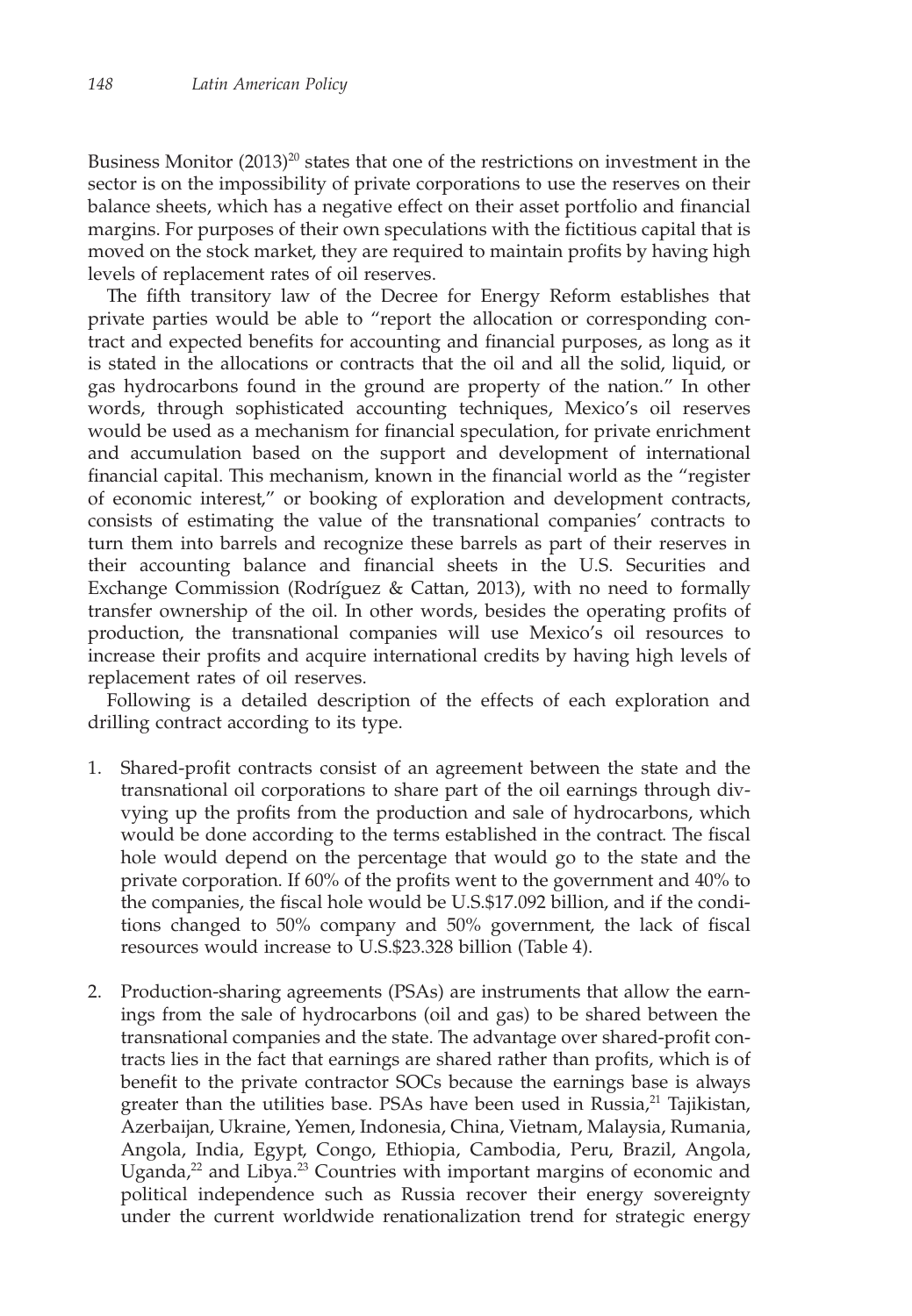resources by making changes to the Tax Code and the PSA Law to nullify the shared-production contracts by imposing strict restrictions and obstacles.<sup>24</sup>

The key mechanism of the PSAs is based on identifying the cost of exploration, drilling, and operating (cost oil). The more the corporations inflate this cost, the higher the total earnings will be for the transnational companies. There are international examples where, of every \$100, 86 stay in the hands of transnational companies because they inflate the total earnings as much as 80%, the cost of recovering the investment. In the same document on energy reform, page 156 makes mention, stating, "The incentive of the companies is to inflate them; to avoid this, the state must establish a very large administrative infrastructure to account for and control them. Even so, many of these contracts end up in the courts. Counting the costs also gives way to corruption" (Cámara de Diputados, 2013). Even though external audits are considered in the ninth transitory law of this decree, the chaos generated by many contracts with different specifications in an environment of generalized government corruption will lead the corporations to inflate costs to get hold of the largest amount of oil profits.

PSAs are also in a situation that could financially represent intermediate earnings rates between the shared-profit contracts and the concessions or, if they have inflated "recovery costs" close to 80%, profitability could be similar to or even greater than with concessions. If the profitability of the transnational companies increases, oil profits for the state diminish. For this reason, in many cases where nationalism is an essential component of the political culture among citizens, such as in Mexico, the companies prefer PSAs to concessions because with concessions the companies have rights over the hydrocarbons, but with PSAs, even though the formal owner is the state, most of the earnings derived from the sale of the hydrocarbon are for foreign companies (Bush & Johnston, 1998; Muttitt, 2006) and, in terms of security over the property–possession of oil profits and over profitability, they are safer than concessions–licenses. It is also widely known in the oil industry that the difference between PSAs and concessions– licenses comes from the appearance of state control over the hydrocarbons that the PSAs provide rather than from anything practical. They therefore have an advantage not only in the discretion of the contracts but also in the manipulation of public opinion about the sovereignty of the country's energy policy, kept up through ownership of the oil and gas, which seem to continue to belong to the nation through state administration (Muttitt, 2006; Walde Thomas, 1995).

Consider that with the current cost recovery regime of 26% over investment that the oil exploration and drilling industry maintains, the fiscal cost would potentially be in the range between U.S.\$16.643 and U.S.\$29.754 billion, in the first case when there is a 60–40 division of the value of production government– private company and, in the second case, when it is 40–60 government–private company (see Table 5).

If the recovery costs rise to 80%, as these companies do in deep-water contracts in the world,<sup>25</sup> then the fiscal hole under the schemes mentioned would range between U.S.\$65.853 and U.S.\$69.391 billion. This last number is almost U.S.\$15.026 billion more than with the concession scheme (Table 6). Where the fiscal hole is practically the same as with concessions is when the recovery cost is 60%, where it would be between U.S.\$47.558 and U.S.\$54.696 billion. The key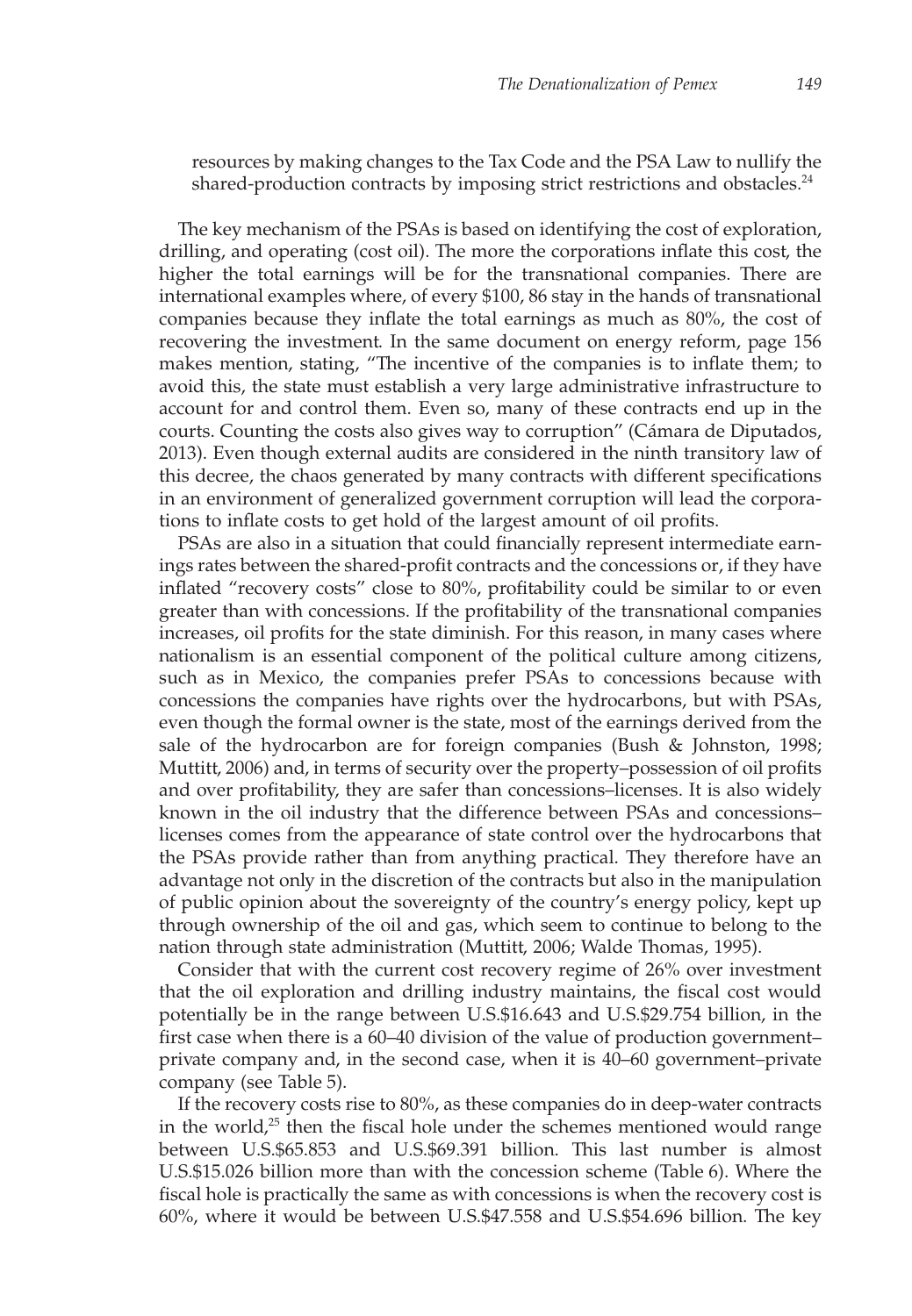| Concept                                     | $PSAs: 60\%$<br>$40\%$ company | $PSAs: 50\%$<br>government and government and<br>50% company | PSAs: 40%<br>government and<br>60% company |
|---------------------------------------------|--------------------------------|--------------------------------------------------------------|--------------------------------------------|
| Total earnings                              |                                | 133.208                                                      |                                            |
| Royalties paid to the government (A)        |                                | 6.657                                                        |                                            |
| Net earnings                                |                                | 126.544                                                      |                                            |
| Recovery costs 50% (B)                      |                                | 32.900                                                       |                                            |
| Oil profits                                 |                                | 93.644                                                       |                                            |
| Government profit (C)                       | 56.183                         | 46.807                                                       | 37.415                                     |
| Company profit before taxes                 | 37.453                         | 46.807                                                       | 56.123                                     |
| Taxes on profits $30\%$ (D)                 | 11.232                         | 13.974                                                       | 16.829                                     |
| Company net profit (E)                      | 26.221                         | 32.757                                                       | 39.294                                     |
| Government access to earnings $(A + C + D)$ | 74.080                         | 67.468                                                       | 60.932                                     |
| Company access to earnings $(B + E)$        | 59.123                         | 65.678                                                       | 72.234                                     |
| % of government access to earnings          | 55.60%                         | 50.70%                                                       | 45.80%                                     |
| % of company access to earnings             | 44.40%                         | 49.30%                                                       | 54.20%                                     |
| Fiscal hole                                 | 16.643                         | 23.198                                                       | 29.754                                     |

**Table 5. Fiscal Hole with PSAs under Production Costs and Administration Spending Scheme for Pemex Exploration (Costs Recovery of 26%) (Billions of Dollars)**

*Source:* Authors, based on Pemex Annual Report (2012); Bush and Johnston (1998).

## **Table 6. Fiscal Hole with PSAs under Production Costs and Administration Spending Scheme under Deep-Water Regimes (Costs Recovery of 80%) (Billions of Dollars)**

| $PSAs: 60\%$<br>40% company | $PSAs: 50\%$<br>50% company | PSAs: 40%<br>60% company                     |
|-----------------------------|-----------------------------|----------------------------------------------|
|                             | 133.208                     |                                              |
|                             | 6.657                       |                                              |
|                             | 126.521                     |                                              |
|                             | 101.217                     |                                              |
|                             | 25.304                      |                                              |
| 15.199                      | 12.652                      | 10.120                                       |
| 10.120                      | 12.652                      | 15.199                                       |
| 3.035                       | 3.832                       | 4.553                                        |
| 7.085                       | 8.858                       | 10.631                                       |
| 24.869                      | 23.140                      | 21.337                                       |
| 108.340                     | 110.068                     | 111.871                                      |
| 18.70%                      | 17.30%                      | 16.00%                                       |
| 81.30%                      | 82.60%                      | 84.00%                                       |
| 65.853                      | 67.633                      | 69.391                                       |
|                             |                             | government and government and government and |

*Source:* Authors, based on Pemex Annual Report (2012); Bush and Johnston (1998).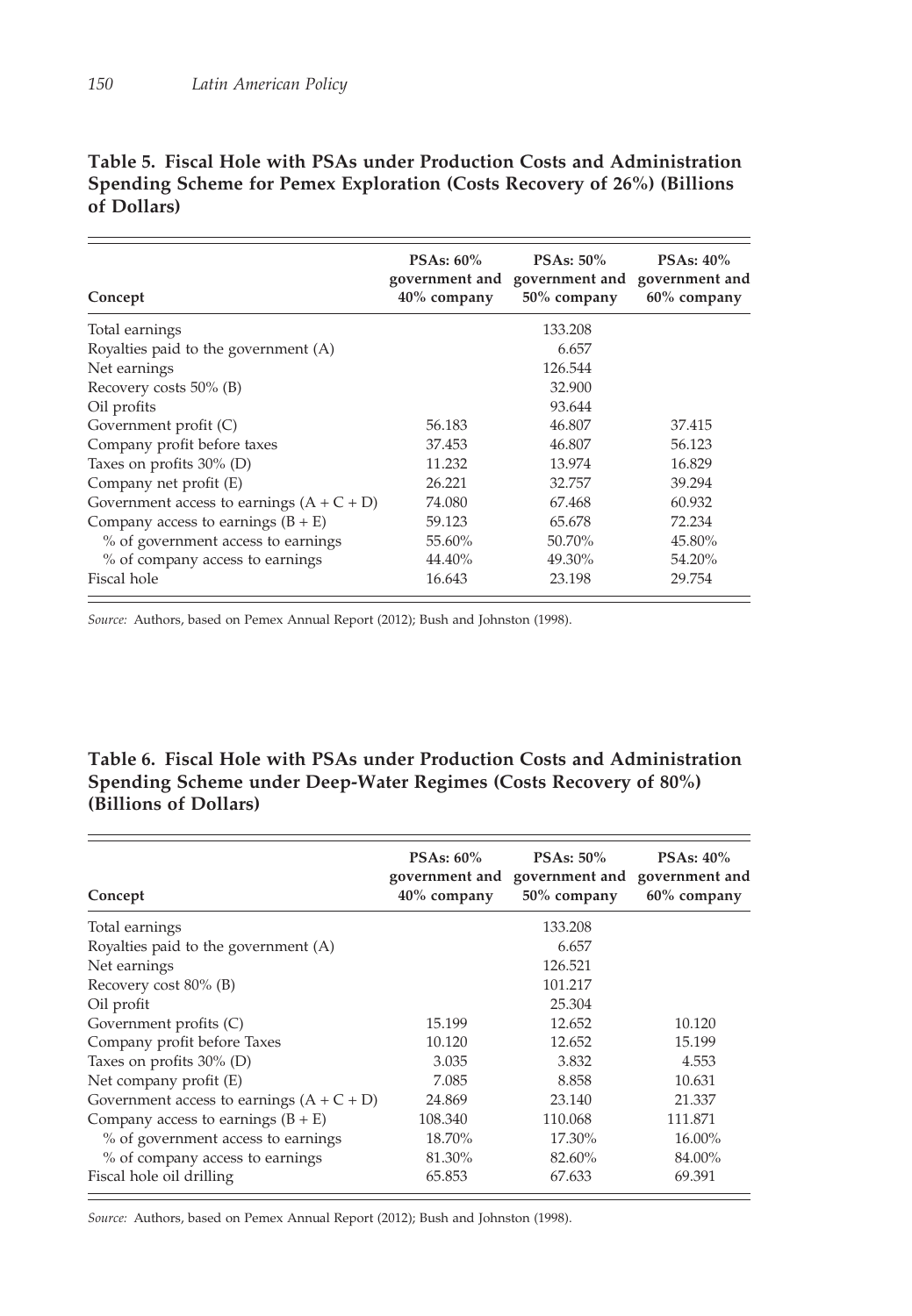point of PSAs is in the recovery cost and, in much less fashion, in the division of earnings or net sales of royalties and recovery costs. The differences between PSAs and concessions practically cannot exist on the financial plane, as Johnston (1994) notes, "The terminology is certainly distinct, but these systems are really not that different from a financial point of view" (p. 39).

3. With licenses (concessions), although the change to article 27 of the Constitution states that, "regarding oil and solid, liquid, or gas hydrocarbons in the ground, the property of the nation is inalienable and imprescriptible and no concessions will be given," the transitory law for article 4 states that, "Congress will make the necessary changes to the judicial framework so as to make effective the conditions of this Decree, among them, to regulate the hiring modalities which could be: for services, shared profits or production, or licenses." The concession or licensing system gives individual transnational corporations or consortiums of these companies licenses for Exploration and Production of hydrocarbons (oil or gas). The license allows the company to take over the entire production and commercialization chain of the hydrocarbon (transportation, refining, and sales) with the only commitment to the state of paying taxes and duties under the current tax code. The main benefit and risk for these systems is in the design of the tax code, given that possession and control of oil profits will be in the hands of the transnational companies. With the changes to article 27 and 28 of the Constitution and changes to the tax code that include considerations in the new law on earnings from hydrocarbons, which is assumed to be for judicial and contractual ends, corporations will be able to take over most after-tax oil profits, having net earnings margins of almost 180% due to the total low tax burden with respect to earnings and profits: 27 and 37%, respectively (Table 4). Consider in comparative terms that the tax burden would be much lower for this type of contracts than in countries such as the United States, which has 20% taxes on royalties and 50% taxes on income, creating an average income tax burden of 50%, or Norway, with a total tax burden of 78%. If all of the contracts were made under a concessions– license scheme, the fiscal hole would be for U.S.\$54.493 billion.

Tables 7 and 8 summarize the effects of the contracts on public finances, income, and company earnings and the possibilities for reinvestment. The base scenario is one of oil managed exclusively by the state through Pemex, compared with several scenarios of contracts with private drillings and a sample example of what an alternative Norway-type tax scheme would be like, where the state maintains exclusive control over oil.26

The contradiction between maximizing oil profits of private companies and those of the state can be clearly identified because, if private companies had greater profits, it would minimalize the participation in the state's oil profits and vice versa. Also, contracts with worse conditions for the state in terms of taxes would be those of shared-production depending on the percentage of the recovery costs and the concessions. In every one of the scenarios, the government's earnings as a proportion of total earnings on the sale of oil are less than 68% than in the original scenario without any changes to the Constitution for purposes of denationalization except for the Norway-type tax scenario, where state control is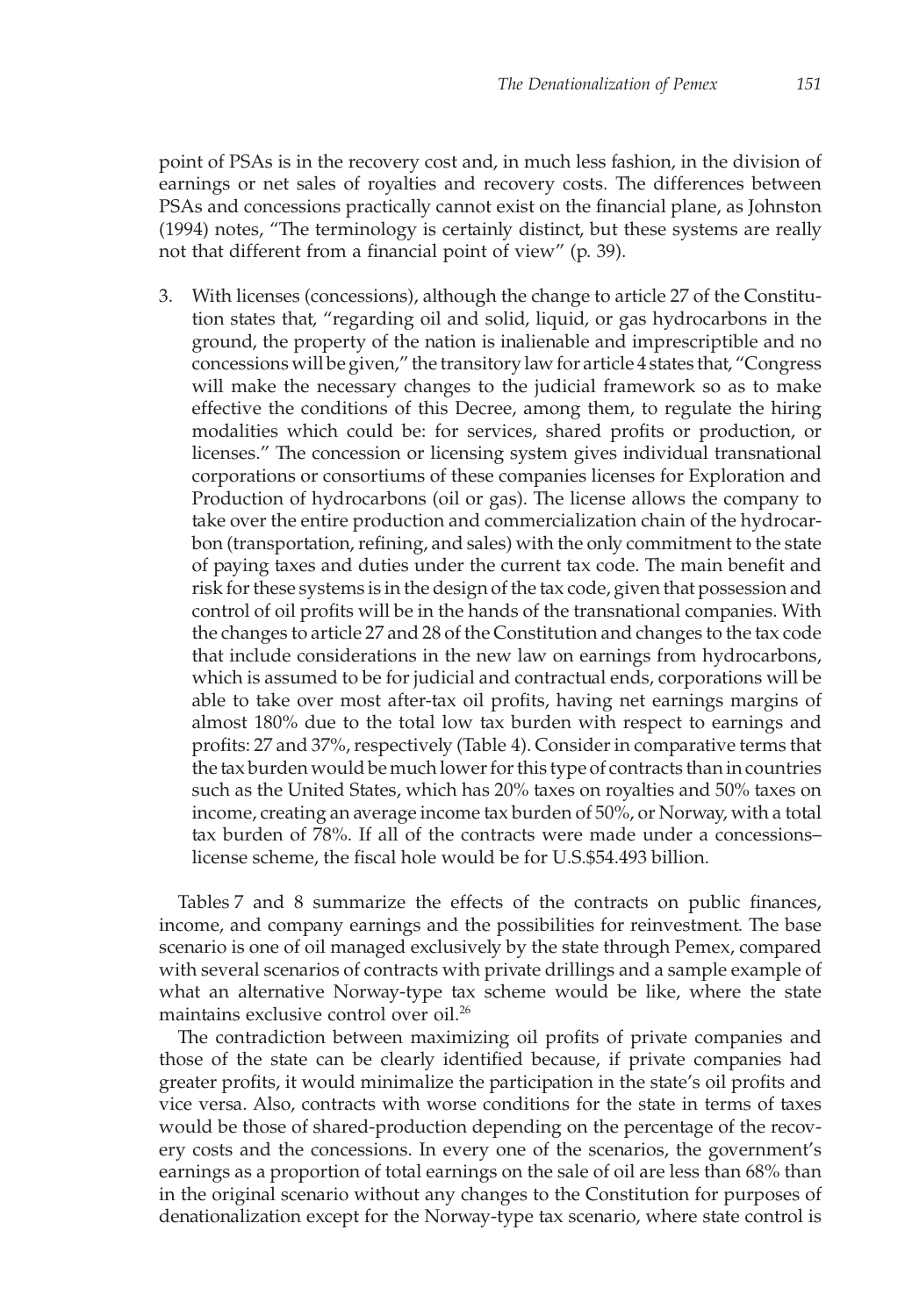|         |                                 |           | Shared-profit |                |                |                |         | Shared-production |                |                                                                                                          |                |                |            |
|---------|---------------------------------|-----------|---------------|----------------|----------------|----------------|---------|-------------------|----------------|----------------------------------------------------------------------------------------------------------|----------------|----------------|------------|
| regimen | Current Norway-type<br>tax code | $60 - 40$ | $50 - 50$     |                |                |                | $60-$   |                   |                | Pemex Pemex Pemex Malaysia Malaysia Malaysia Indonesia Indonesia Indonesia<br>60-4 50-50 40-6 60-<br>90- |                |                | Concession |
|         | $-13.8$                         | $-17.1$   | $-23.3$       |                |                |                | $-38.5$ |                   |                | $-65.8$                                                                                                  |                |                | $-54.5$    |
|         | 0.2                             | 0.2       | 0.2           | $-16.6$<br>0.2 | $-23.2$<br>0.2 | $-29.8$<br>0.2 | 0.2     | $42.9$<br>0.2     | $-47.4$<br>0.2 | 0.2                                                                                                      | $-67.6$<br>0.2 | $-69.4$<br>0.2 | 0.2        |
| ົດ<br>ດ | $-13.7$                         | $-16.9$   | $-23.2$       | $-16.5$        | $-23.0$        | $-29.6$        | $-38.3$ | $-42.8$           | $-47.2$        | $-65.7$                                                                                                  | $-67.5$        | $-69.2$        | $-54.3$    |

# Table 8. Summary of Contracts and Scenarios (Billions of Dollars) **Table 8. Summary of Contracts and Scenarios (Billions of Dollars)**

|                         |                                                                                     |                                            | Shared profit                                       |                                 |                                           |                                            |                                  |                                                     | Shared production                                             |                                                                                                                   |                                                                                                                  |                                                                                                |                                                      |                                                              |
|-------------------------|-------------------------------------------------------------------------------------|--------------------------------------------|-----------------------------------------------------|---------------------------------|-------------------------------------------|--------------------------------------------|----------------------------------|-----------------------------------------------------|---------------------------------------------------------------|-------------------------------------------------------------------------------------------------------------------|------------------------------------------------------------------------------------------------------------------|------------------------------------------------------------------------------------------------|------------------------------------------------------|--------------------------------------------------------------|
| <b>Concept</b>          | Current<br>code                                                                     | orway-type<br>tax code<br>Z                | $60 - 40$                                           | 50-50                           | Pemex<br>$60-40$                          | Pemex<br>50-50                             | Pemex<br>40–60                   | $\therefore$ Malaysia IV                            |                                                               |                                                                                                                   |                                                                                                                  | Indonesia<br>50-5                                                                              | Indonesia<br>40-6                                    | Concessior                                                   |
| [otal earnings (on oil) |                                                                                     |                                            |                                                     |                                 |                                           |                                            |                                  |                                                     |                                                               |                                                                                                                   |                                                                                                                  |                                                                                                |                                                      |                                                              |
| nvestment               |                                                                                     |                                            |                                                     |                                 |                                           |                                            |                                  | 133.21<br>34.64                                     |                                                               |                                                                                                                   |                                                                                                                  |                                                                                                |                                                      |                                                              |
| Profits                 |                                                                                     | 98.57                                      |                                                     |                                 |                                           |                                            |                                  |                                                     |                                                               |                                                                                                                   |                                                                                                                  |                                                                                                |                                                      |                                                              |
| Government earnings     | 90.73                                                                               | 76.89                                      |                                                     |                                 |                                           | 93.64<br>67.53<br>N / A<br>65.68<br>50.70% |                                  |                                                     | $63.28$<br>H7.79<br>N/A<br>N5.68<br>S5.90%<br>35.90%<br>42.94 |                                                                                                                   |                                                                                                                  | $\begin{array}{l} 25.31\\ 23.11\\ \text{N/A}\\ 110.08\\ 17.30\%\\ 82.60\%\\ 67.62 \end{array}$ |                                                      | 101.23<br>36.24<br>N/A<br>96.97<br>27.20%<br>72.80%<br>74.49 |
| <b>Reinvestment</b>     | 0.00                                                                                |                                            |                                                     |                                 |                                           |                                            |                                  |                                                     |                                                               |                                                                                                                   |                                                                                                                  |                                                                                                |                                                      |                                                              |
| usiness earnings        |                                                                                     |                                            |                                                     |                                 |                                           |                                            |                                  |                                                     |                                                               |                                                                                                                   |                                                                                                                  |                                                                                                |                                                      |                                                              |
| $%$ government earning  | $\begin{array}{l} \mathbf{N}/\mathbf{A}\\ 68\%\\ \mathbf{N}/\mathbf{A} \end{array}$ |                                            |                                                     | 67.40<br>N/A<br>65.81<br>50.60% |                                           |                                            | $60.98$<br>N/A<br>N.23<br>45.80% |                                                     |                                                               |                                                                                                                   |                                                                                                                  |                                                                                                |                                                      |                                                              |
| $%$ government earning  |                                                                                     | 9.34<br>N/A<br>42.90%<br>N/A<br>N/A<br>N/A | 73.64<br>N/A<br>59.57<br>55.30%<br>44.70%<br>44.70% | 49.40%                          | 74.09<br>N/A<br>59.12<br>55.60%<br>44.40% | $49.30\%$<br>$23.20$                       | 54.20%<br>29.75                  | 52.22<br>N/A<br>S9.12<br>S9.20%<br>44.40%<br>44.40% |                                                               | $\begin{array}{l} 43.36 \\ \text{N/A} \\ \text{N2.23} \\ 32.60\% \\ \text{54.20\%} \\ \text{54.20\%} \end{array}$ | $\begin{array}{l} 24.88 \\ \text{N/A} \\ \text{108.30} \\ 18.70\% \\ \text{81.30\%} \\ \text{50.85} \end{array}$ |                                                                                                | 21.34<br>N / A<br>N 1.85<br>16.00%<br>89.39<br>69.39 |                                                              |
| Fiscal hole             | 0.00                                                                                |                                            |                                                     | 23.33                           | 16.64                                     |                                            |                                  |                                                     |                                                               |                                                                                                                   |                                                                                                                  |                                                                                                |                                                      |                                                              |
| $\ddot{\phantom{a}}$    |                                                                                     |                                            | j                                                   |                                 |                                           |                                            |                                  |                                                     |                                                               |                                                                                                                   |                                                                                                                  |                                                                                                |                                                      |                                                              |
|                         |                                                                                     |                                            |                                                     |                                 |                                           |                                            |                                  |                                                     |                                                               |                                                                                                                   |                                                                                                                  |                                                                                                |                                                      |                                                              |

Source: Authors, based on Pemex Annual Report (2012); Bush and Johnston (1998). *Source:* Authors, based on Pemex Annual Report (2012); Bush and Johnston (1998).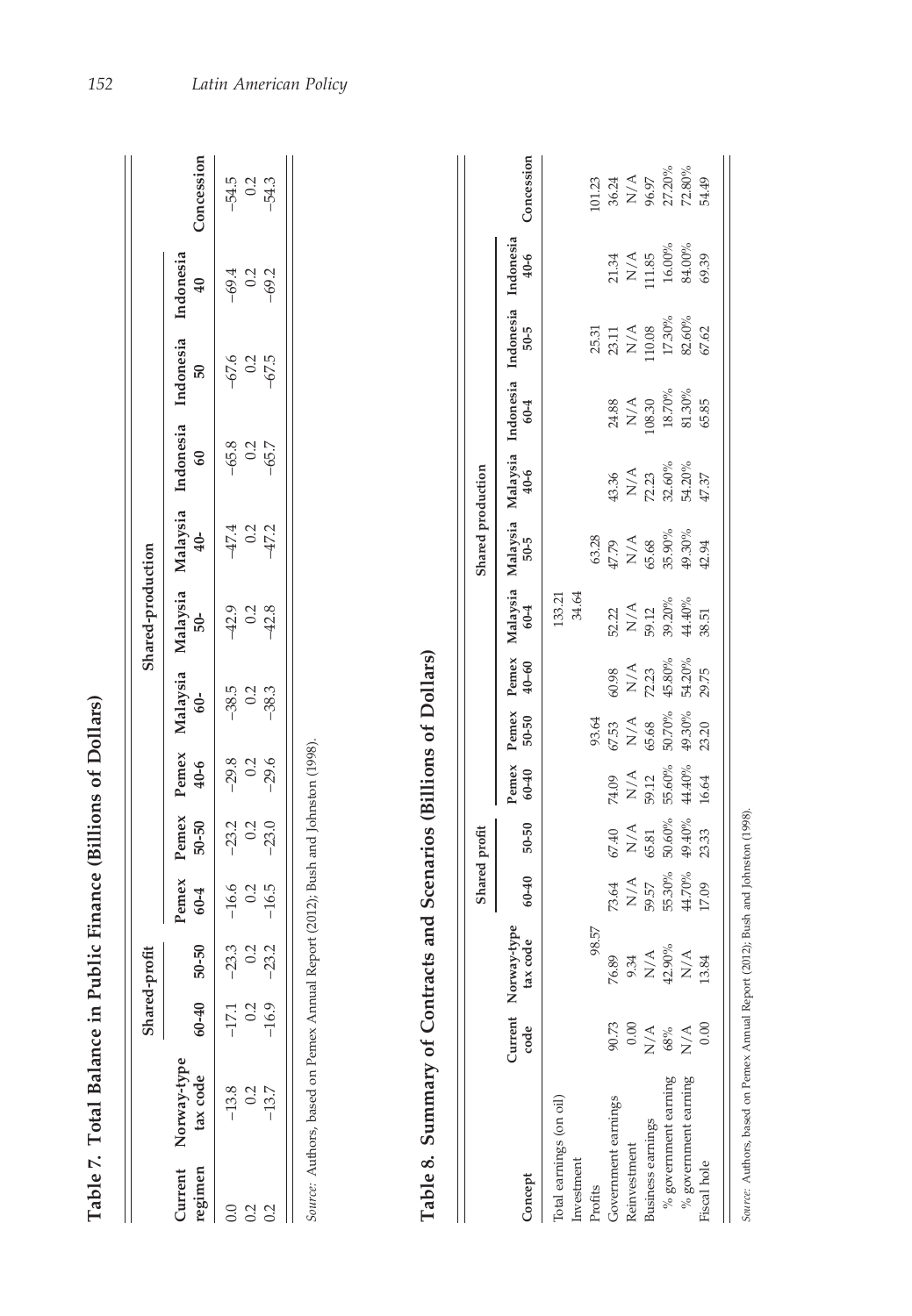maintained over hydrocarbons but with possibilities for reinvestment, compatible with a completely progressive tax code with no privileges or special tax treatment, such as tax consolidation.<sup>27</sup>

### **Conclusions**

This article shows evidence that the denationalization of Pemex has dire consequences on energy sovereignty and negative effects on taxes in fiscal resources from oil. Even though Pemex has a high level of efficiency that places it as one of the most efficient corporations in terms of operating profits, this situation would be dismantled definitely with the energy reform. The deliberate denationalization measures begun in the 1990s with a tax regime for extractive industries and aspects such as the separation of the business unit were fundamental in undercapitalization and generating the impression among public opinion of an inefficient company with high prices for energy, such as for gasoline.

The elimination of state exclusivity on the exploration of and drilling for oil will bring about serious, significant consequences for energy sovereignty and tax matters. With the dismantling of the Constitution of 1917, the production of hydrocarbons will be carried out according to the energy needs of the United States and to the benefit of the large SOCs with whom the oil profits will be shared. The different scenarios of the fiscal impact with the entrance of the large SOCs into Mexican territory show the contradiction between maximizing private oil profits and state profits, leading to a fiscal hole in the government of between U.S.\$17.092 and U.S.\$69.391 billion, which would have to be covered through higher taxes, debt, or a reduction in government spending.

### **About the Authors**

**Miguel Reyes** is currently a full-time professor and researcher at Universidad Iberoamericana Puebla, where he heads the Social Sciences Department and the Salaries Observatory.

**Humberto Morales Moreno** is Academic Secretary of the Postgraduate Program in Social Sciences at the Autonomous University of Puebla and is a member of the Salaries Observatory.

**Miguel Alejandro López and Jorge A. Abascal** are members of the research team of the Salaries Observatory.

The authors would like to thank Eduardo Bermejo for his valuable collaboration and assistance. The Salaries Observatory team would also like to thank Manuel Bartlett and Laura Bolívar for their support of and comments on this article.

### **Notes**

2 The conversions of Mexican pesos to U.S. dollars were done according to the exchange rate on November 11, 2013.

<sup>&</sup>lt;sup>1</sup>In the United Commissions of Constitutional Points, Energy, and Legislative Studies of the Senate of the Republic, which the Chamber of Deputies and most local congresses approved with no changes, articles 25, 27, and 28 of the Constitution of the Unites States of Mexico are reformed and added to. There is no analysis of the social and economic effects of the denationalization of the energy industry.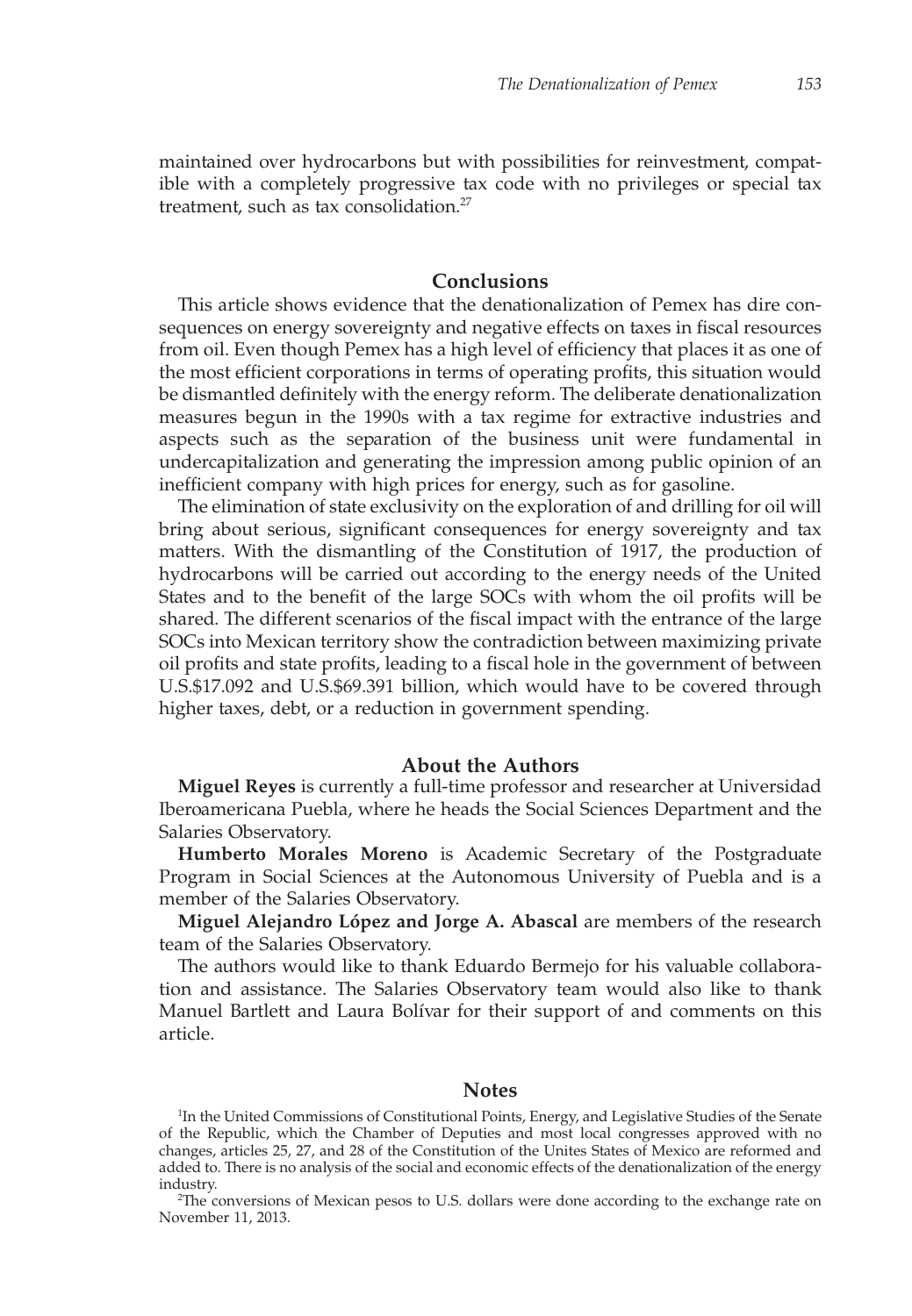3 One example to consider is that the production cost per barrel of oil varies between U.S.\$4 and 5, whereas the sale price could be as high as U.S.\$100. The average price of a barrel of oil in April 2012 was U.S.\$101.5, according to CESOP (2013b).

4 The data are from 2012. On average, from 2008 to 2012, fiscal income that the government took from Pemex for duties and taxes was 122% with respect to operating profits.

5 In December 1995, Congress reformed the Budget, Accounting, and Public Spending Law, as well as the General Public Debt Law, articles 30 and 18, respectively. These reforms gave way to the PIDIREGAS projects, deferred investment projects in spending. The reforms were applied beginning in the 1996 tax year.

6 The PIDIREGAS projects force public entities to acquire the productive assets built by private companies (direct investment) or to finance projects where the assets are private property and, if there is an eventuality contemplated in the contracts, the entity has the authority to acquire the good or not (conditioned investment). When the projects go into effect, the obligations begin to be paid through budget resources generated by Pemex, whose partial amount is reflected in the budget and spending, given that only the payment of the depreciation makes up part of the budgeted public investment. Due to the amount of PIDREGAS' debt, the 2008 oil reform agreed that the total amount of this debt registered as a liability of state-run companies such as Pemex would be considered public debt in the future.

7 The report by Business Monitor (2013) states that, ". . . a subcontracting model, known as a PEP contract, allows companies to be compensated with fixed sums of money, paid only in cash, or more recently on a set price-per-barrel fee" (p. 30). The section called "Market Overview" in this report can also be consulted (p. 30) regarding the inability of these reforms to "encourage investment."

8 Pemex Exploration and Production is for exploration and drilling of oil and natural gas and the transport, storage, distribution, and commercialization of the products mentioned and derived ones; Pemex Refining carries out the industrial processes of refining, elaboration of oil products and derived products that are susceptible to serving as basic industrial raw materials; Pemex–Gas and Basic Petrochemicals is responsible for processing natural gas, liquids from natural gas, and artificial gas, as well as storage, distribution, and commercialization; and Pemex–Petrochemicals is responsible for elaborating petrochemicals whose products do not make up part of the basic petrochemical industry, and their storage, distribution, and commercialization.

9 According to his calculations, spending on the administration of Pemex from 1992 to 1993, the year of the disincorporation into subsidiaries, doubled, going from U.S.\$207 to U.S.\$460 million.

<sup>10</sup>SOCs can also be found in literature as Independent Oil Companies.

<sup>11</sup>The methodologies used in Hartley and Medlock's (2013) work were nonparametric data envelopment analysis and parametric stochastic frontier analysis.

 $12A$  more precise exercise, but not necessarily one with more substantial results, would mean comparing accessibility to basic consumer goods in both countries, comparing buying ability with average salaries, by sector or industry, with workers earning minimum wage and taking into account the role of exchange rates in the relative loss or gain of purchasing power for Mexican workers.

<sup>13</sup>Maximum production in 2004 was 3.382 million barrels per day (SENER, 2010).

<sup>14</sup>See [http://www.eia.gov/todayinenergy/detail.cfm?id](http://www.eia.gov/todayinenergy/detail.cfm?id=7530#)=7530#.

 $15$ For example, judicially, the principle of no retroactivity sustained both in international law and in the same principle established in the dogmatic part of the Mexican Constitution would have to be faced.

 $16$ On surface rights, see articles 7 and 13 of the bill on earnings from hydrocarbons; on royalties as a percentage of the value of production, see articles 7 and 14 of this initiative, and on income taxes, see article 7 and articles 15 to 19.

<sup>17</sup>The U.S.\$35 billion is taken from the declarations made by the General Director of Petróleos Mexicanos, Emilio Lozoya, at the 11th business summit in Guadalajara, Jalisco, on October 23, 2013.

 $18$ If we consider the PSAs with recovery costs of up to 80% in deep-waters, the fiscal hole could be as high as U.S.\$69.346 billion, dropping oil earnings tax collection for the state from 68% of all total business earnings to just 16%. This scenario is analyzed in the case of the PSAs.

 $19$ For concessions, the value of the fiscal cost was obtained by charging  $5\%$  for royalties or duties and 30% for Income Taxes. The calculations were done without sharing profits or production.

<sup>20</sup>See the annual Business Monitor (2013, p. 31).

<sup>21</sup>In Russia, the shared-production contract schemes are mainly in the gas industry, which is considered strategic for national development.

 $^{22}$ In Uganda, given the legal restrictions to knowing what the terms of each shared-production contract are, even though the government states earnings of between 67.5 and 74.2% of the total, Credit Suisse analysis of Heritage Oil states that the range is between 55 and 67% (Akankwasa, 2012).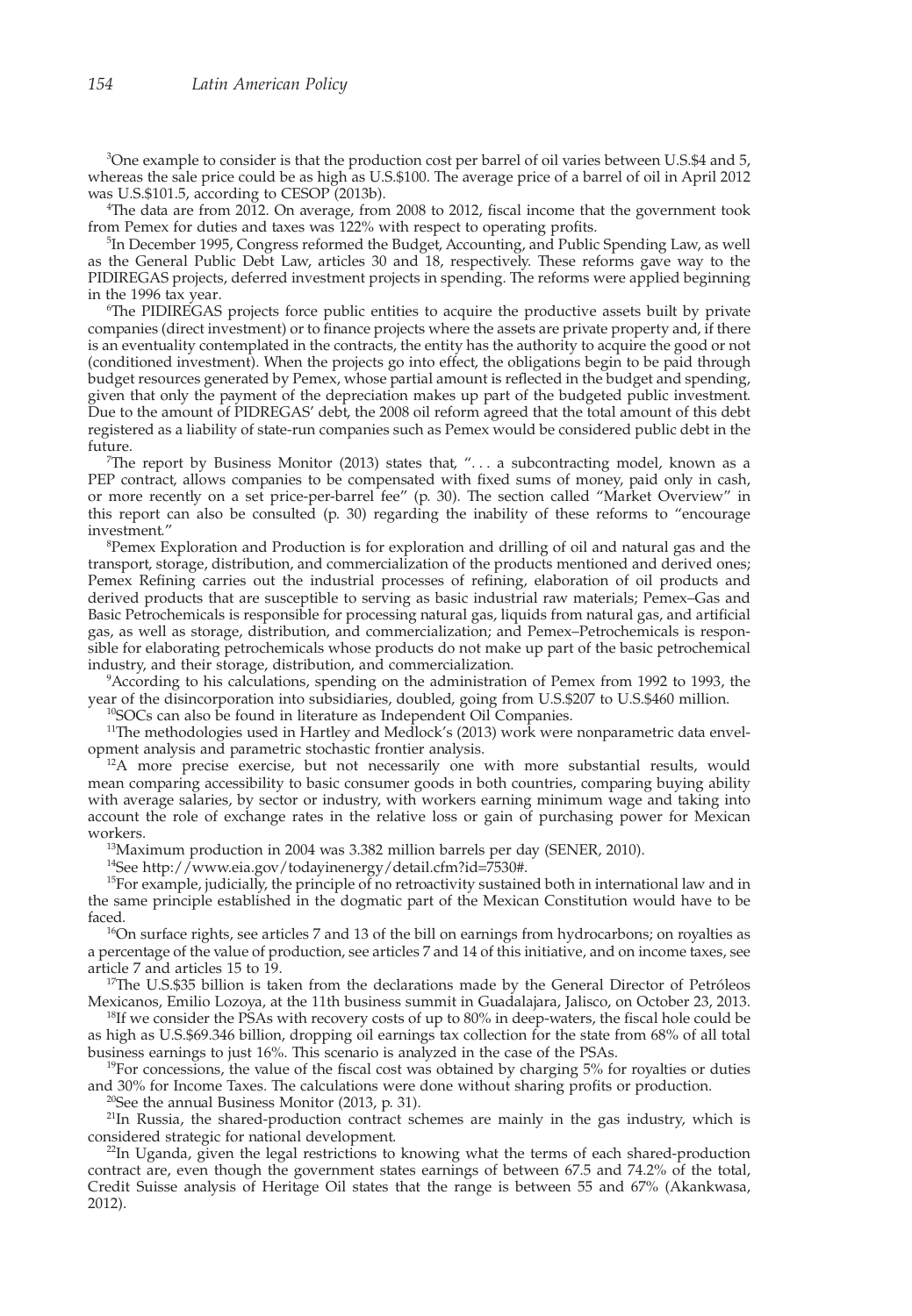$^{23}$ For Libya, with negotiations of up to 40% of the production retained, consult Global Energy Market Research: Libya (2012, pp. 3–4).

24See Grigoryev, 2007, pp. 126–131.

<sup>25</sup>The example Bush and Johnston (1998) use for this case is Indonesia, whose recovery cost at this time was 80%. According to the authors, when oil drilling in the Gulf of Mexico takes place in deep-sea waters, the limits on operating and production costs should be 80% (p. 47). This is because the probability of finding oil is 1 in 5, so the companies must be allowed to deduct the losses they suffer if they do not find any oil.

 $^{26}$ To create Chart 7, the tax on the use of fossil fuels that will go into effect in 2014 was taken into account. It was approved as part of the tax reform proposed by the Mexican government in October 2013.

 $^{27}$ Consider that if the fiscal consolidation regime, today called the Optional Regime for Associations, were to disappear, it would be approximately U.S.\$57 billion.

### **References**

- Akankwasa, S. (2012, June). Uganda activists sue government over oil production sharing agreements. *IBA Global Insight*, *66*(3), 10.
- Al-Obaidan, A. M., & Scully, G. W. (1991). Efficiency differences between private and state-owned enterprises in the international petroleum industry. *Applied Economics*, *23*, 237–246.
- Aramco. (2011). Annual Review 2012. Retrieved from [http://www.saudiaramco.com/en/home/](http://www.saudiaramco.com/en/home/news/publications-and-reports/corporate-reports0.html#news%25257C%25252Fen%25252Fhome%25252Fnews%25252Fpublications-and-reports%25252Fcorporate-reports0.baseajax.html) [news/publications-and-reports/corporate-reports0.html#news%257C%252Fen%252Fhome](http://www.saudiaramco.com/en/home/news/publications-and-reports/corporate-reports0.html#news%25257C%25252Fen%25252Fhome%25252Fnews%25252Fpublications-and-reports%25252Fcorporate-reports0.baseajax.html) [%252Fnews%252Fpublications-and-reports%252Fcorporate-reports0.baseajax.html](http://www.saudiaramco.com/en/home/news/publications-and-reports/corporate-reports0.html#news%25257C%25252Fen%25252Fhome%25252Fnews%25252Fpublications-and-reports%25252Fcorporate-reports0.baseajax.html)
- Bartlett Díaz, M., & Rodríguez Padilla, V. (2008). *El Petróleo y PEMEX, Despojo a la Nación* (2nd ed.). Mexico, D.F.: Editora y encuernadora Cosmos S.A.
- British Petroleum. (2012). Annual Reports and form 20-F 2012. Retrieved from [http://www.bp.com/](http://www.bp.com/en/global/corporate/investors/annual-reporting.html) [en/global/corporate/investors/annual-reporting.html](http://www.bp.com/en/global/corporate/investors/annual-reporting.html)
- Bush, J. W., & Johnston, D. (1998). *International oil company financial management in nontechnical language*. Tulsa, OK: PennWell Books.
- Business Monitor. (2013). Wide reaching energy reform could be within reach. Retrieved from [http://www.businessmonitor.com/news-and-views/wide-reaching-energy-reform](http://www.businessmonitor.com/news-and-views/wide-reaching-energy-reform-could-be-within-reach) [-could-be-within-reach](http://www.businessmonitor.com/news-and-views/wide-reaching-energy-reform-could-be-within-reach)
- Cámara de Diputados. (2013). Decree of Energy Reform. Retrieved from [http://comunicacion](http://comunicacion.senado.gob.mx/pdf/2013/dic/RefEne.pdf) [.senado.gob.mx/pdf/2013/dic/RefEne.pdf](http://comunicacion.senado.gob.mx/pdf/2013/dic/RefEne.pdf)
- CESOP. (2013a, September). Notas acerca del primer informe de gobierno, número 68, Reportes CESOP. Retrieved from [http://www3.diputados.gob.mx/.camara/001\\_diputados/006\\_centros](http://www3.diputados.gob.mx/.camara/001_diputados/006_centros_de_estudio/04_centro_de_estudios_sociales_y_de_opinion_publica/003_accesos_directos/002_publicaciones/007_reporte_cesop) [\\_de\\_estudio/04\\_centro\\_de\\_estudios\\_sociales\\_y\\_de\\_opinion\\_publica/003\\_accesos\\_directos/002](http://www3.diputados.gob.mx/.camara/001_diputados/006_centros_de_estudio/04_centro_de_estudios_sociales_y_de_opinion_publica/003_accesos_directos/002_publicaciones/007_reporte_cesop) [\\_publicaciones/007\\_reporte\\_cesop](http://www3.diputados.gob.mx/.camara/001_diputados/006_centros_de_estudio/04_centro_de_estudios_sociales_y_de_opinion_publica/003_accesos_directos/002_publicaciones/007_reporte_cesop)
- CESOP. (2013b, July). Reforma Energética, número 66, reportes CESOP. Retrieved from [http://](http://www3.diputados.gob.mx/.camara/content/download/312235/1063914/file/Reporte-CESOP-66-reforma-energetica.pdf) [www3.diputados.gob.mx/.camara/content/download/312235/1063914/file/Reporte-CESOP](http://www3.diputados.gob.mx/.camara/content/download/312235/1063914/file/Reporte-CESOP-66-reforma-energetica.pdf) [-66-reforma-energetica.pdf](http://www3.diputados.gob.mx/.camara/content/download/312235/1063914/file/Reporte-CESOP-66-reforma-energetica.pdf)
- Chevron. (2012). 2012 Annual Reports. Retrieved from [http://www.chevron.com/annualreport/](http://www.chevron.com/annualreport/2012/documents/pdf/Chevron2012AnnualReport.pdf) [2012/documents/pdf/Chevron2012AnnualReport.pdf](http://www.chevron.com/annualreport/2012/documents/pdf/Chevron2012AnnualReport.pdf)
- CNN Expansión. (2013). *500 largest companies in Mexico*. Retrieved from [http://money.cnn.com/](http://money.cnn.com/magazines/fortune/global500/2011/countries/Mexico.html) [magazines/fortune/global500/2011/countries/Mexico.html](http://money.cnn.com/magazines/fortune/global500/2011/countries/Mexico.html)
- ConocoPhillips. (2012). 2012 Annual Reports. Retrieved from [http://www.conocophillips.com/](http://www.conocophillips.com/investorrelations/Company%2520Reports/2012_Annual_Report.pdf) [investorrelations/Company%20Reports/2012\\_Annual\\_Report.pdf](http://www.conocophillips.com/investorrelations/Company%2520Reports/2012_Annual_Report.pdf)
- Dirección de servicios de investigación y análisis. (2012). Analysis of the prices and subsidies on gasoline and diesel in Mexico, 2007–2011. LVI legislatura de la Cámara de diputados. Retrieved from<http://www.diputados.gob.mx/cedia/sia/se/SAE-ISS-06-11.pdf>
- ECLAC. (2013). *Panorama Social de América Latina*. Comisión Económica para América Latina. Documento informativo. December. Santiago de Chile, Chile. p. 47.
- Eller, S. L., Hartley, P. R., & Medlock, K. B., III. (2011). Empirical evidence on the operational efficiency of National Oil Companies. *Empirical Economics*, *40*, 623–643.
- Exxon. (2012). 2012, Financial statements and Supplemental Information. Retrieved from [http://](http://corporate.exxonmobil.com/~/media/Reports/Other%2520Reports/2012/news_pub_ir_finstmts2012.pdf) corporate.exxonmobil.com/∼[/media/Reports/Other%20Reports/2012/news\\_pub\\_ir\\_finstmts](http://corporate.exxonmobil.com/~/media/Reports/Other%2520Reports/2012/news_pub_ir_finstmts2012.pdf) [2012.pdf](http://corporate.exxonmobil.com/~/media/Reports/Other%2520Reports/2012/news_pub_ir_finstmts2012.pdf)
- Forbes. (2012). *The World's 25 Biggest Oil Companies*. Retrieved from [http://www.forbes.com/](http://www.forbes.com/pictures/mef45edhmf/not-just-the-usual-suspects-17/) [pictures/mef45edhmf/not-just-the-usual-suspects-17/](http://www.forbes.com/pictures/mef45edhmf/not-just-the-usual-suspects-17/)
- Gazprom. (2012). Annual Reports of Gazprom. Retrieved from [http://www.gazprom.com/f/posts/](http://www.gazprom.com/f/posts/01/207595/gazprom-financial-report-2012-en.pdf) [01/207595/gazprom-financial-report-2012-en.pdf](http://www.gazprom.com/f/posts/01/207595/gazprom-financial-report-2012-en.pdf)
- Global Energy Market Research: Libya. (2012, May). Libya Energy Statistics. EBSCO. p. 7.